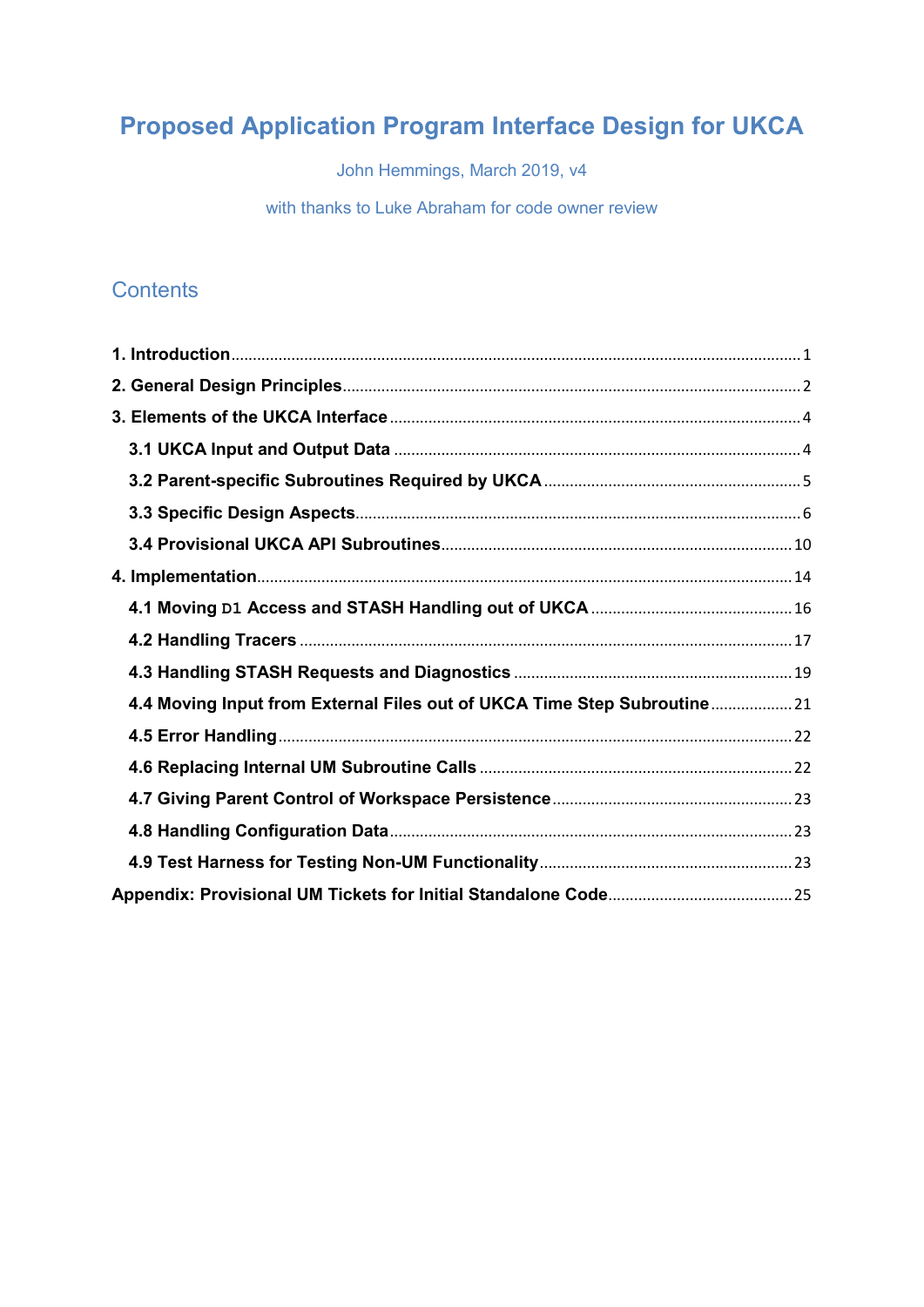# <span id="page-1-0"></span>**1. Introduction**

UKCA is currently an integral part of the Unified Model, making use of many UM-specific procedures internally and communicating with other parts of the UM via a large number of shared modules. In preparation for its use in LFRic, it is to be re-packaged as a standalone code with a well-defined API and will subsequently be moved to its own repository. This will also allow it to be coupled with other models or applications. A prospective parent application may be an atmospheric model (3-D or single column), a test harness or some other testbed system for model analysis.

The API implementation will preserve UM compatibility and the present functionality of UKCA within the UM rather than produce a divergent code base. This is necessary to ensure that future code improvements can benefit UM and non-UM applications alike. This document presents the proposed API design for UKCA and an implementation plan for refactoring UKCA as a standalone sub-model within the UM using this API.

RADAER is called separately from UKCA, by the UM's radiation processing, but is dependent on GLOMAP-mode data from UKCA (obtained via the UM's D1 array). Like UKCA, it will need to be ported to LFRic and it would ideally be available in other parent applications too, alongside UKCA, for studying the direct radiative effects of UKCA's aerosol fields. UKCA is not currently dependent on RADAER though and the work to separate it from the UM is outside the scope of this document. It is envisaged that RADAER will have a separate API for interfacing with a parent model but here it is effectively treated as an integral part of the UM. Like the rest of the UM, it will be modified to communicate with UKCA through the UKCA API.

The GLOMAP-mode climatology scheme, GLOMAP\_CLIM, comprises other UKCA-related code that will need to be ported to LFRic. This code is dependent on both UKCA and RADAER. However, UKCA has no dependencies on GLOMAP\_CLIM and the separation of GLOMAP\_CLIM from the UM is also considered out-of-scope in this document. As with RADAER, the UKCA API design will support GLOMAP\_CLIM's use of UKCA.

A set of general design principles to be followed is given in Section 2. Section 3 outlines design considerations specific to UKCA and Section 4 gives an outline of the refactoring work required to implement the new API within the UM.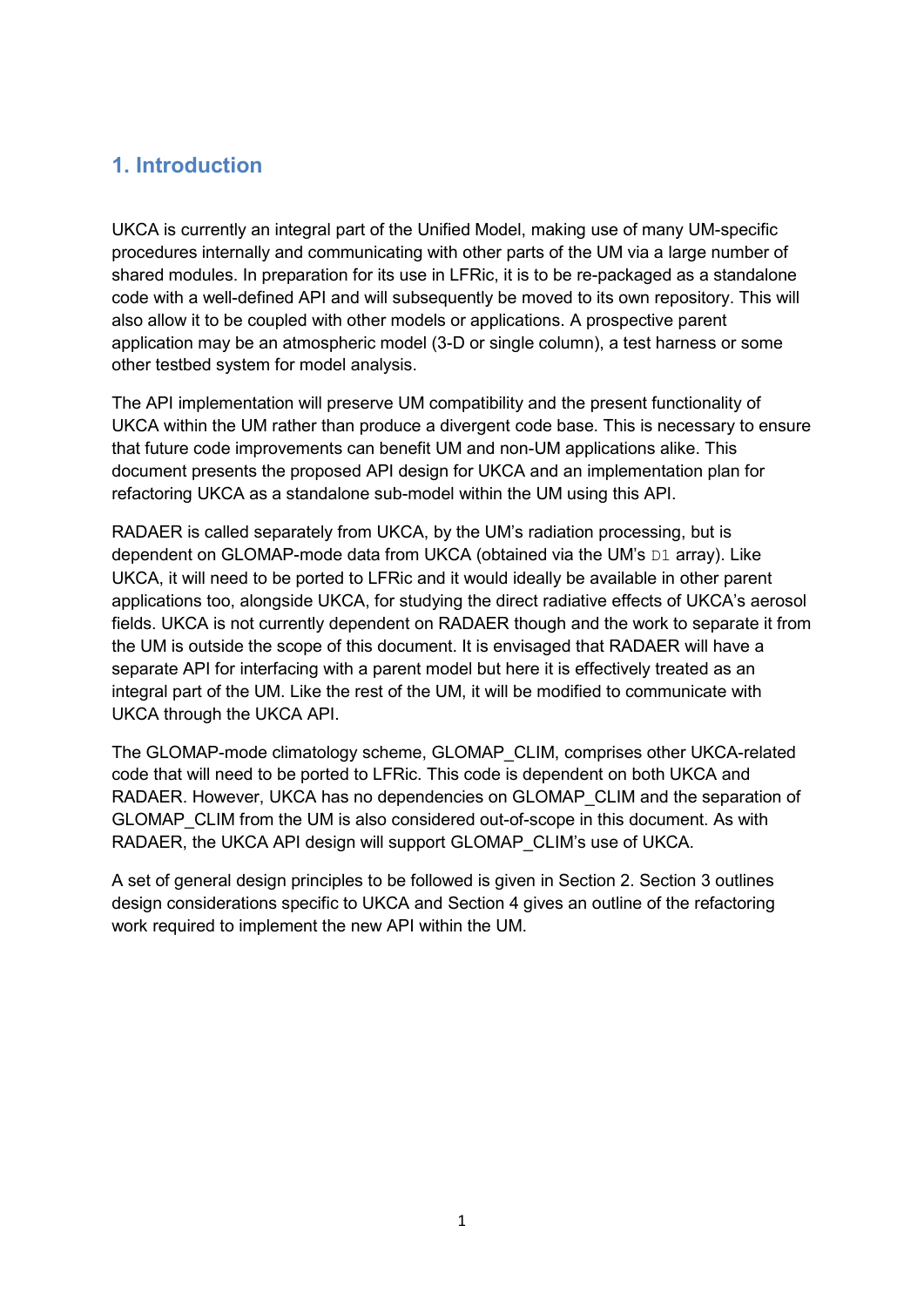# <span id="page-2-0"></span>**2. General Design Principles**

- UKCA will be available to a parent application via a single API module as a minimal set of top-level subroutines. These will include subroutines to perform functions including setting up the UKCA configuration prior to a model run, executing a UKCA time step and doing housekeeping at the end of the model run. A number of other top-level subroutines will provide additional functionality. The API may also include fixed UKCA parameters.
- Names of all subroutines and parameters presented via the API will start with ukca to avoid polluting the parent's namespace.
- All run-time communication between the parent model and UKCA will be via argument lists.
- Where UKCA is required to perform processing that is parent model-specific, the processing will be encapsulated in a generic internal subroutine that will reference a parent model subroutine, or handler, conforming to a UKCA specification. The handler will be passed to UKCA via a top-level subroutine call. The alternative of providing parent versions of specific subroutines at compile-time will be supported by ensuring that each generic internal subroutine has its own module that could potentially be replaced in the build process.
- It must be possible to run UKCA for a given period without doing any file IO during the run. This will be particularly important for future UKCA parameter perturbation/optimization experiments where a large number of integrations will be required with almost identical input data. For such experiments, the domain and/or time period are typically restricted compared with production cases and it is most efficient to keep all required input data in memory (managed by the parent application) between runs.
- Any IO performed within UKCA subroutines will be under the control of the parent model. Where this IO occurs in an internal UKCA subroutine, the parent will pass control data and/or a handler routine to UKCA via an appropriate top-level subroutine. Other IO will be handled by top-level UKCA subroutines that perform specific input or output tasks (e.g. reading emissions data from a NetCDF file). Such subroutines should not perform other processing so could be replaced by substitute calls in the parent model (or suppressed) without side effects. This will allow flexibility for the parent model to get input data from different sources or at different intervals or handle output data differently.
- All UKCA state variables (tracers and non-transported prognostics) will be available to the parent model between time steps, as native FORTRAN arrays, for inspection and possible modification. The fields in these arrays, and those in any diagnostics arrays, will be in an order specified by UKCA independently of a particular parent application. Within the arrays, specific fields and their positions may differ between different UKCA configurations. The actual lists of fields will be determined by field names retrieved by the parent from UKCA at run time.
- The state variables will be passed to UKCA via the main time step subroutine. Other input data (physical environment, emissions, etc.) will instead be initialised/updated within UKCA via separate top-level subroutine calls and optionally allowed to persist between time steps until the next update (as emissions do at present). This will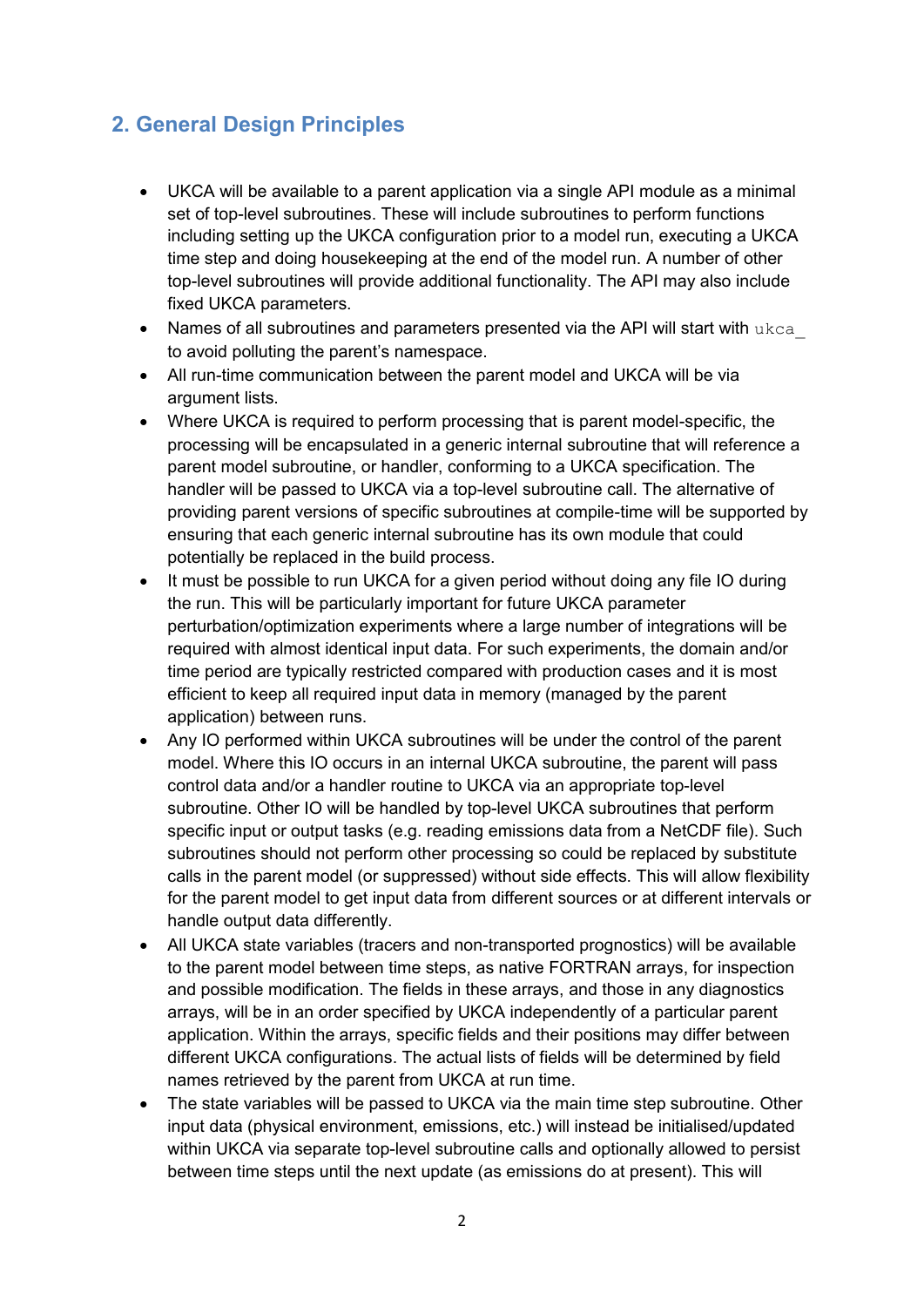reduce overheads in cases where UKCA is run in a fixed environment. It should also help to avoid excessively long argument lists.

- The subroutine for executing a UKCA time step will only process fields specified on the UKCA model grid (which is configurable by the parent). Any interpolation to this grid that may be required will be handled by other top-level subroutines. This will help to support efficient memory management where multiple instances of the model grid are distributed over processing elements in a parallel environment.
- UKCA input fields will be expected to span the relevant dimensions of UKCA's spatial domain (as defined in the current configuration) but may extend beyond this (e.g. to allow for halos used by the parent). To allow for parent applications running UKCA in a 1-D or 0-D context, the relevant top-level subroutine arguments will be overloaded to allow use of actual arguments with appropriate dimensions.
- It must be possible to run UKCA without internal persistence of fields between time steps (as required for LFRic). Whether or not persistence is supported internally will therefore be under the control of the parent via UKCA's configuration settings. Any persistence of fields that is required must be provided for by top-level subroutines to pass the data to and from the parent in the event that internal persistence is disabled.
- Whether or not temporary workspace used by UKCA is released between UKCA time steps will likewise be under the control of the parent model via UKCA's configuration settings
- The housekeeping subroutine, to be called by the parent in cases where multiple runs are supported, must ensure that all allocatable internal storage is released and any configuration or status information is cleared ready for the next run.
- On encountering a fatal error condition, UKCA will return control to the parent model with an appropriate UKCA-specific error code and message and the name of the routine where the error was trapped. This will allow the parent model to either abort or continue without UKCA as required. Warning conditions will provide the same information to a generic internal subroutine that calls a parent model subroutine if one is provided. Any output messages will be under the control of the parent model via this handler routine.
- The API should allow input data to be validated before starting a model run, at least to the extent that this is practical. This will be helpful when a parent application needs to run large ensembles with varying input data because it will allow the parent to perform input data checks for all ensemble members and trap errors early on before initiating any of the runs.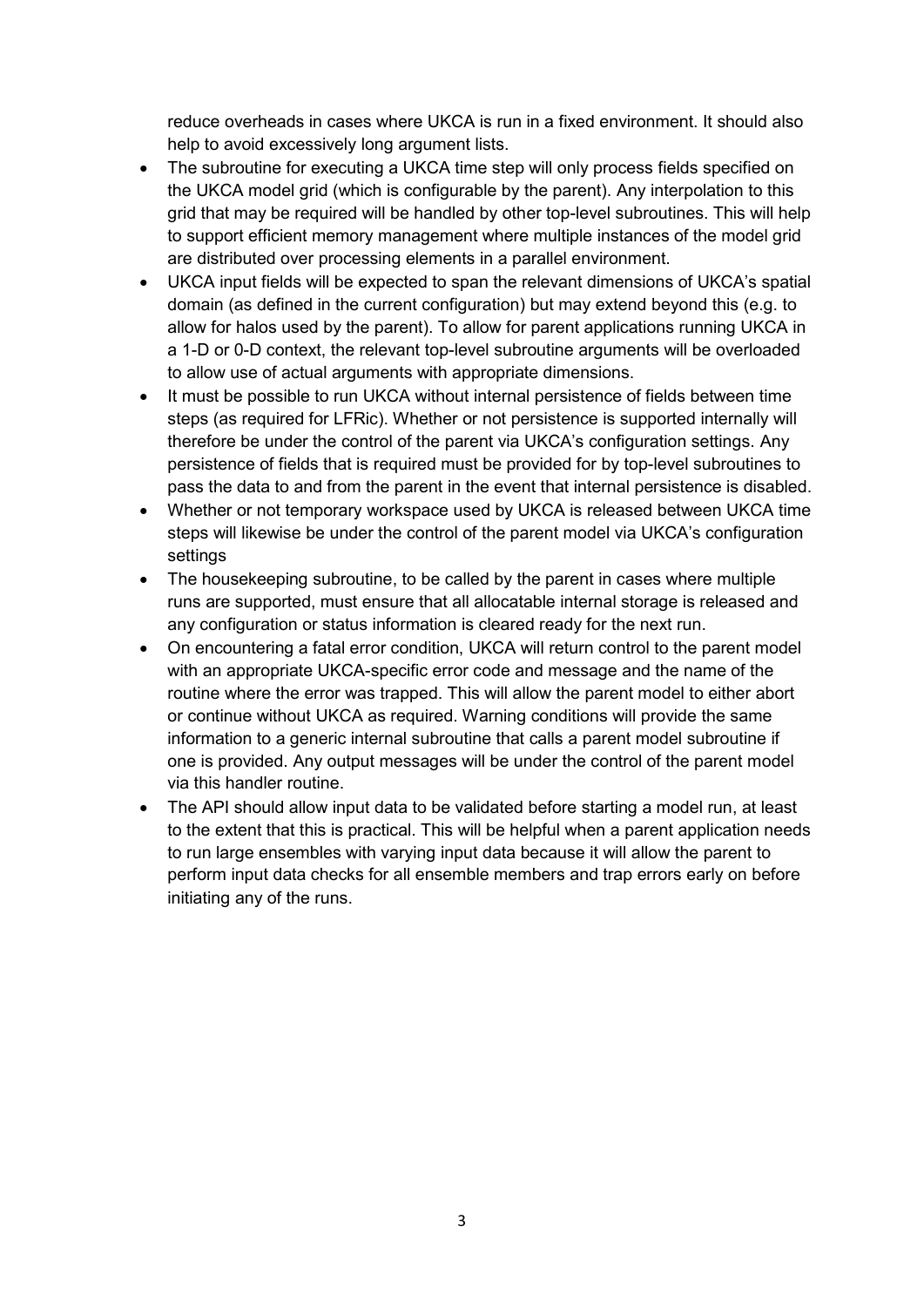# <span id="page-4-0"></span>**3. Elements of the UKCA Interface**

This section describes the elements of UKCA that must be supported by the new API (i.e. all data currently transferred between the UM and UKCA and all UM procedures currently called from within UKCA). It then describes some specific aspects of the API design and gives a provisional list of subroutines for its implementation. For the purposes of considering UKCA as a distinct entity within the UM, it will be defined by its core functionality as provided by the initialisation subroutine ukca\_init, the time\_step subroutine ukca\_main1 and the plume scavenging subroutine ukca\_plume\_scav embedded in the UM convection code.

# <span id="page-4-1"></span>**3.1 UKCA Input and Output Data**

The different categories of input and output data associated with UKCA are listed here with their sources/destinations, in the UM context, given in parentheses.

Input Only Data:

- Parameters, options and other configuration data (from run ukca namelist)
- Domain configuration data: field dimensions etc (from parent)
- Environment: atmospheric physics and land surface, CLASSIC aerosols for heterogeneous chemistry (from D1 array)
- Emissions (from NetCDF files)
- Offline oxidants (from NetCDF files)
- Climatologies and other reference data including AeroClim climatology, data for Fast-JX photolysis and 2-D photolysis, Cambridge 2-D model data and ozone ancillary data for top boundary conditions and RCP scenario data for lower boundary conditions of long-lived gases (from sequential files)
- Concentrations of long-lived gases from radiation scheme (from parent via ukca set trace gas mixratio).
- Requests for diagnostics (from STASH system data)

Input/Output Data (model state):

- Tracers (from parent via ukca\_main1 argument list)
- Non-transported prognostics (from  $DI$  array)

### Output Only Data:

- Diagnostics (to STASH system)
- Log output and error messages (to files)
- Test output optionally produced when lower BCs for long-lived gases are read (to file)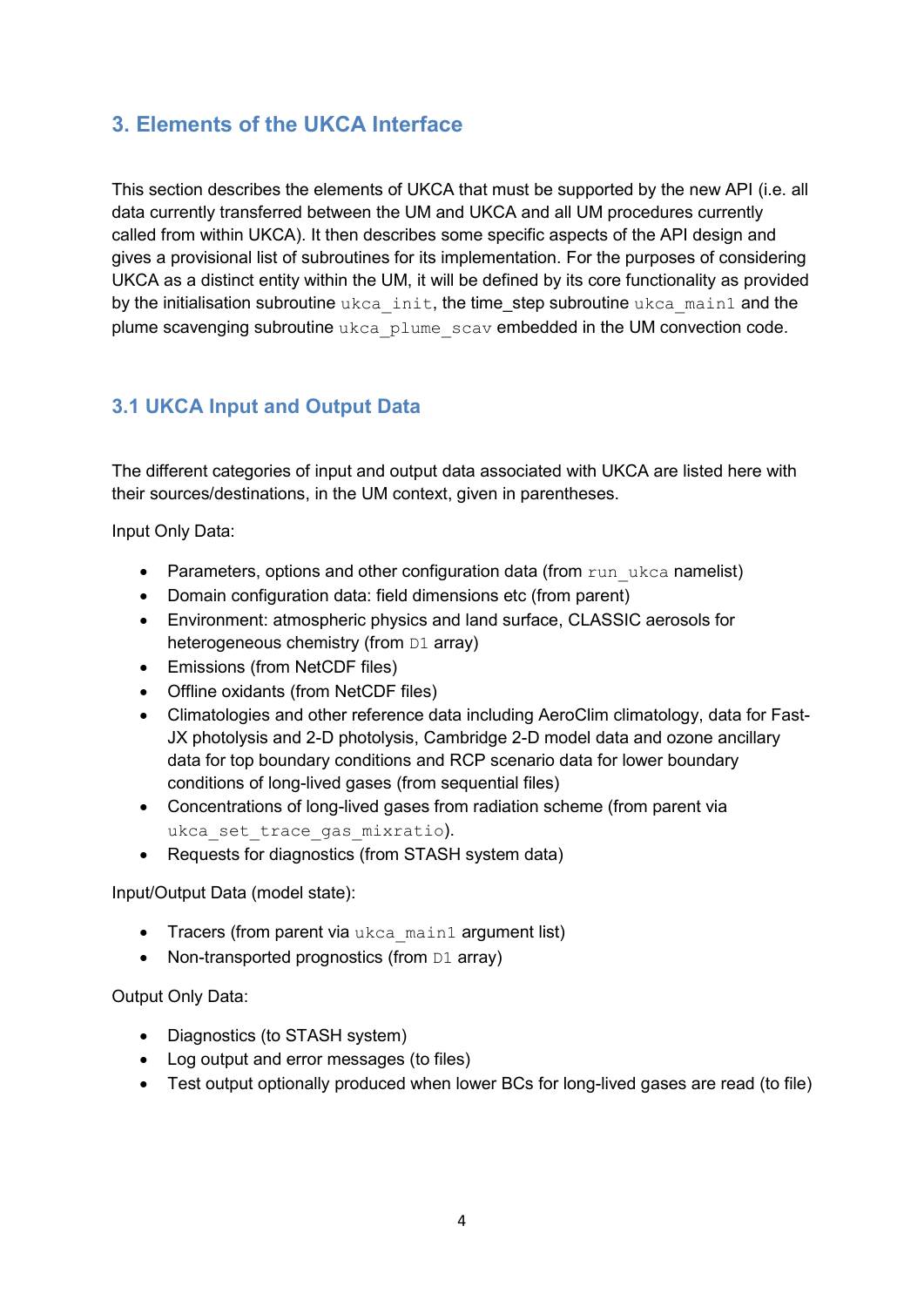# <span id="page-5-0"></span>**3.2 Parent-specific Subroutines Required by UKCA**

At present, the following UM-specific subroutines (listed here according to their general function) are called from within UKCA.

- NetCDF access (subroutines in emiss io mod)
- Sequential file access (ukca 2d bc read interp, ukca read aerosol, ukca read reff, ukca scenario rcp, read2d opt and read subroutines in module fastjx specs)
- Boundary layer mixing and addition of emissions to model levels  $(tr_mix, trsrce)$
- Vertical integration of mass in UKCA for plume scavenging diagnostics, using an ENDGAME-specific scheme (ukca eg tracers total mass fix)
- Time interpolation of emissions/offline oxidants  $(t$  int)
- $\bullet$  Print management for output to log file (umprint)
- Warning handling (ereport)
- Dr Hook timer calls  $(\text{dr~hook})^1$

In many cases, the UM-specific subroutines are required because of the specifics of IO handling in the MPI parallel environment (i.e. reading on PE0 and broadcasting to other PEs). Sequential file access additionally involves calls to the UM file manager (assign file unit and release file unit). In other cases, the requirement is for compatibility with the UM's numerical schemes. Some of the subroutines include significant amounts of non-UM specific processing that can be separated out.

The reading of data from NetCDF and sequential files in ukca\_main1 will be moved out of that subroutine. This will give the parent maximum flexibility to control how these data are provided and ensure that file access during the run can be avoided if necessary. Where the reading of data does not involve a significant amount of UKCA-specific processing, it can be left to the parent to do the file access and pass the fields to UKCA subsequently. However, any non-trivial UKCA-specific processing involved in reading data should remain the responsibility of UKCA. Such processing should be supported by new UKCA top-level subroutines for use by any parent application.

UM-specific subroutine calls still in  $ukca$  main1 or in other UKCA subroutines (including the new top-level subroutines) will require replacement by more generic calls. These will allow indirect access to UM subroutines when used in the UM or to substitutes when used with a different parent.

Note 1: Dr Hook is a candidate for migration to the SHUMlib library which would make it available to non-UM applications and may therefore not need replacement. (See <https://code.metoffice.gov.uk/trac/um/wiki/ProjectDocumentation/SharedFFLibrary/CandidatesForMigration>)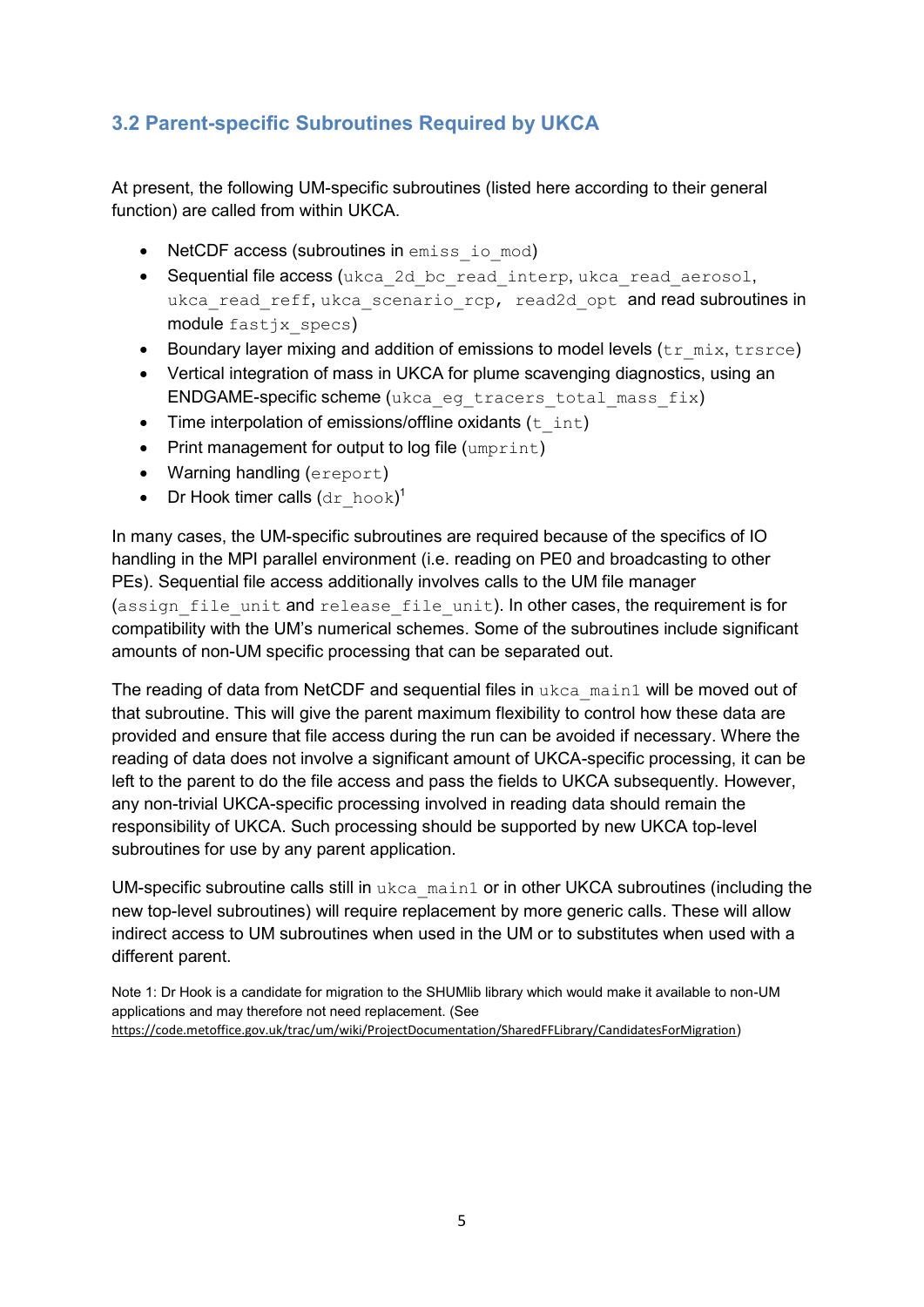# <span id="page-6-0"></span>**3.3 Specific Design Aspects**

### *Configuration Data and FAST-JX Specifications*

In the UM, UKCA configuration data are read in from a namelist which is updated via the Rose GUI. This functionality is UM-specific and will remain the responsibility of the parent. This means that UKCA will obtain its configuration data via a subroutine call rather than from a namelist. Different UKCA configurations require different subsets of configuration variables so the values of individual variables will be specified by optional arguments to avoid unnecessarily long argument lists. In future developments, the set of configuration variables used in the standalone code may change independently of a particular parent as new functionality is added. Use of keyword arguments in the subroutine call will avoid backward compatibility issues arising from the re-arrangement or addition of variables. Removal of variables should only be considered at major version changes. The API documentation should indicate that positional argument association is not supported and will produce undefined results.

In addition to the user-defined configuration data, UKCA requires a set of specification data for the FAST-JX photolysis scheme. In the UM, these data are read from sequential files at the first time step, using subroutines in module  $f$  as  $t$  is  $s$  pecs. The details of the data set are specific to the FAST-JX scheme (part of UKCA) and are not configurable via the GUI, so the file access will be the responsibility of UKCA. However, the existing subroutines are UMspecific because they read the data on PE0 and broadcast them to the other PEs. To support this (or similar requirements for parent handling of the data), the API must provide subroutines that allow the data set to be passed to the parent and back to UKCA, although the parent should not need to know the details of the data. The file access will be moved out of ukca\_main1 as indicated in Section 3.2.

#### *Tracers and Non-transported Prognostics*

At present, the UKCA species in the tracer array passed to ukca\_main1 are determined with reference to the STASH system. Their order corresponds to the order of these fields in the UM STASH master file, with the actual indexing determined by which fields are active. It is not possible to preserve this relationship in a standalone code: it must be possible to modify the UKCA tracer list in future UKCA development work without reference to a particular parent model.

In the new UKCA code, the tracer species and their order will instead be determined directly by UKCA. The parent will then retrieve an arbitrary list of field names from UKCA prior to initiating a run and must provide an array of tracer field values matching this list. The same process will be followed for non-transported prognostics. In both cases, the specific fields and their positions may differ between different UKCA configurations.

A complication arises with UKCA's plume scavenging functionality that is integrated with UM convection to improve the accuracy of aerosol removal fluxes. It involves UKCA-specific processing outside the main UKCA time step that accesses the UM-specific tracer array.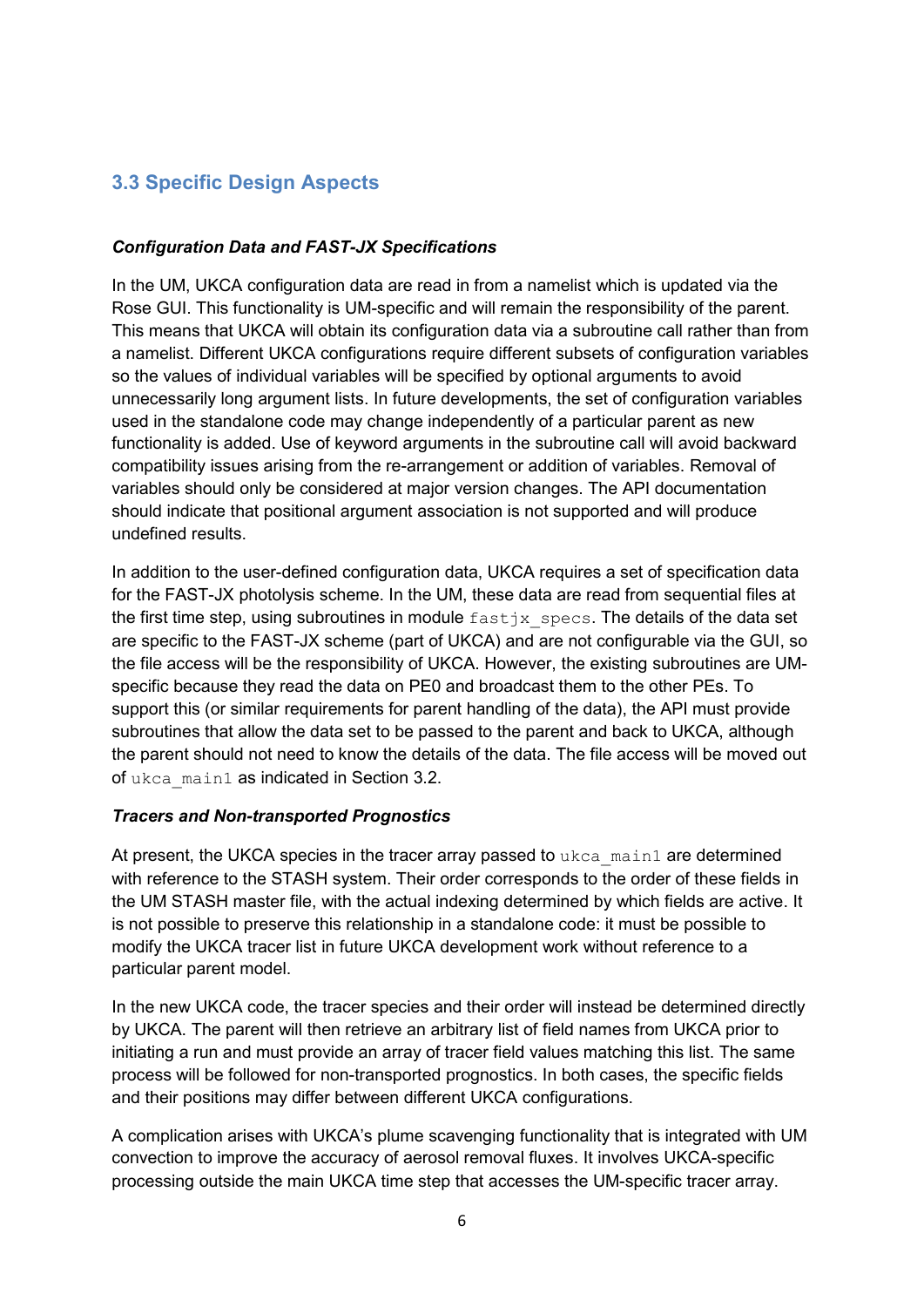The way this is done needs to be made more generic so that plume scavenging can be used in other parent models.

## *Environment Data*

Environment data refers to input fields, other than the tracers and non-transported prognostics, that are provided on the model grid. These data may come from a variety of different sources and different fields might need to be updated at different times in some applications (or not updated at all). The fields can also have different dimensionality and extents. For these reasons, the API will not attempt to handle the environment data as a single array of fields but will instead allow each field to be set separately by name.

For flexibility, environment data will be set by calling a new top-level subroutine instead of being set in the call to ukca\_main1 and each call will set a single named field. In applications where some or all environment data are fixed, the fixed fields can then be set at the beginning of a run and need not be updated. This means that ukca\_main1 will need extra validation that ensures all required environment fields are set. UKCA should be able to provide the parent with a list of required fields by name on request. However, it should not fail to run if additional fields are set.

Scalar concentrations of long-lived gases can be treated as a special case of environment data and would be updatable by name in the same way. A subroutine, equivalent to ukca set trace gas mixratio, that treats these as a collection of environment variables, with default values, should also be provided in the API as an alternative.

### *Reference Data Sets*

Reference data, as referred to here, are distinct from environment data because they are defined on an arbitrary geographic grid, or sometimes throughout the model domain, and generally contain instances associated with multiple times. In accordance with Section 2, reference data defined on an arbitrary grid will not be processed directly by  $ukca$  main1. They will instead be converted to fields on the model grid and interpolated to the current time externally to ukca\_main1. The functionality for accessing these data from reference data sets will not be required for all applications. (Some may instead require them to be provided by the parent as environment variables on the model grid.) However, it is likely to be useful for some non-UM applications, so ideally should be supported by the API rather than leaving the code as part of the UM.

Reference data that may be required, depending on the configuration, include top boundary condition data (currently read in ukca\_2d\_bc\_read\_interp) and aerosol climatology data (currently read in ukca\_read\_aerosol and ukca\_read\_reff) and yearly time series for long-lived gases read from an RCP data file (currently read in ukca scenario rcp). These data can be treated as environment data once the necessary interpolation has been done. The top-level subroutines that do the interpolation will just be alternatives to those for setting environment data. That is, they will give the same outputs but have different input data.

In the UM, each of these reference data sets are read by routines that perform a UM-specific read on the first time step and process it in a UM-independent way on subsequent time steps. The read functionality is specific to the file format rather than to UKCA and is relatively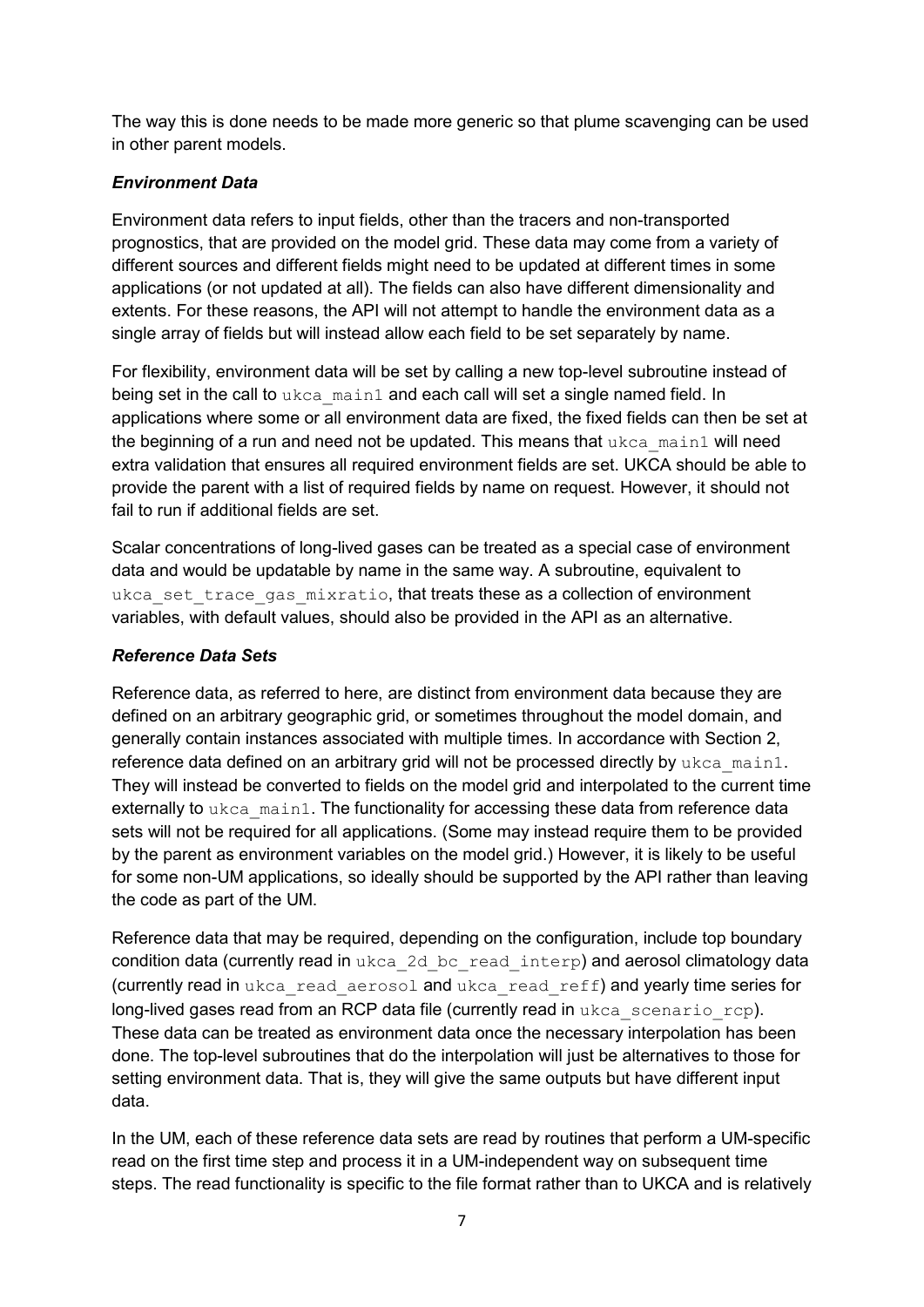trivial, so need not be included in the standalone UKCA code base. The read step will therefore be separated from the subsequent processing and become the responsibility of the parent. For the long-lived gases, there is an option to write test output to a file after reading data from an RCP file. This functionality will remain the responsibility of the UM for now but could be implemented in UKCA at a later date if needed in other applications.

If the 2-D photolysis scheme is selected, reference data will also be required for species photolysis rates. Again, these data are read only on the first time step. However, the saved data are interpolated in time daily, with only the data for the current day being broadcast across the different PEs (the broadcast step being UM-specific). This is desirable because of the relatively large size of the complete data set. To replicate this functionality requires a slightly more complicated division of responsibility than for the other reference data. Ideally, UKCA should have the responsibility for knowing when to update and would do the time interpolation but should allow the option of calling procedures provided by the parent to support the distribution of the data in a parallel environment. When prioritizing this work, it should be noted that the 2-D photolysis scheme is only used for testing and debugging now, having been succeeded operationally by FAST-JX. It is unclear at present whether it will be needed in non-UM applications.

A disadvantage of the present schemes is that they rely on the whole data set (or, in the case of the 2-D photolysis, its whole spatial extent) being held on each PE. This does impose an unnecessary memory overhead that is likely to be unsuitable for LFRic. LFRic might instead provide the data to UKCA as environment data on the model grid at each time step. In that case, additional top-level subroutines could be provided in the API at a later date to support UKCA-specific interpolation and return interpolated fields to the parent instead of updating UKCA directly.

### *Emissions and Offline Oxidants*

In the UM, the emissions of each tracer from various sources are controlled by emissions data and metadata from a NetCDF data set and the way in which these data are handled is prescribed within the UKCA time step processing. Oxidant species for the offline oxidants chemistry scheme are treated similarly. The functionality of this NetCDF-based emissions system should be preserved for the UM and is generally recommended for non-UM applications too, but is likely to be restrictive for some. Testbed applications, for example, would ideally have the option of setting up simple emissions fields without necessarily reading any external data at all.

To allow flexibility, the extraction of NetCDF data will be moved out of  $ukca$  main1 and performed by a new top-level UKCA subroutine that will be called separately by the UM and can be called by other parent models as required. This will involve separating the data extraction from subsequent state update processing which will remain within  $ukca$  main1. The new top-level subroutine will need to call parent routines to gain access to UM-specific low-level IO functions in module emiss io mod or alternatives provided by other parent applications.

In the NetCDF emission system, the frequency at which the internal emissions data are updated is controlled by metadata in the file for each species and the data are allowed to persist between time step. Internal persistence of fields between time steps may be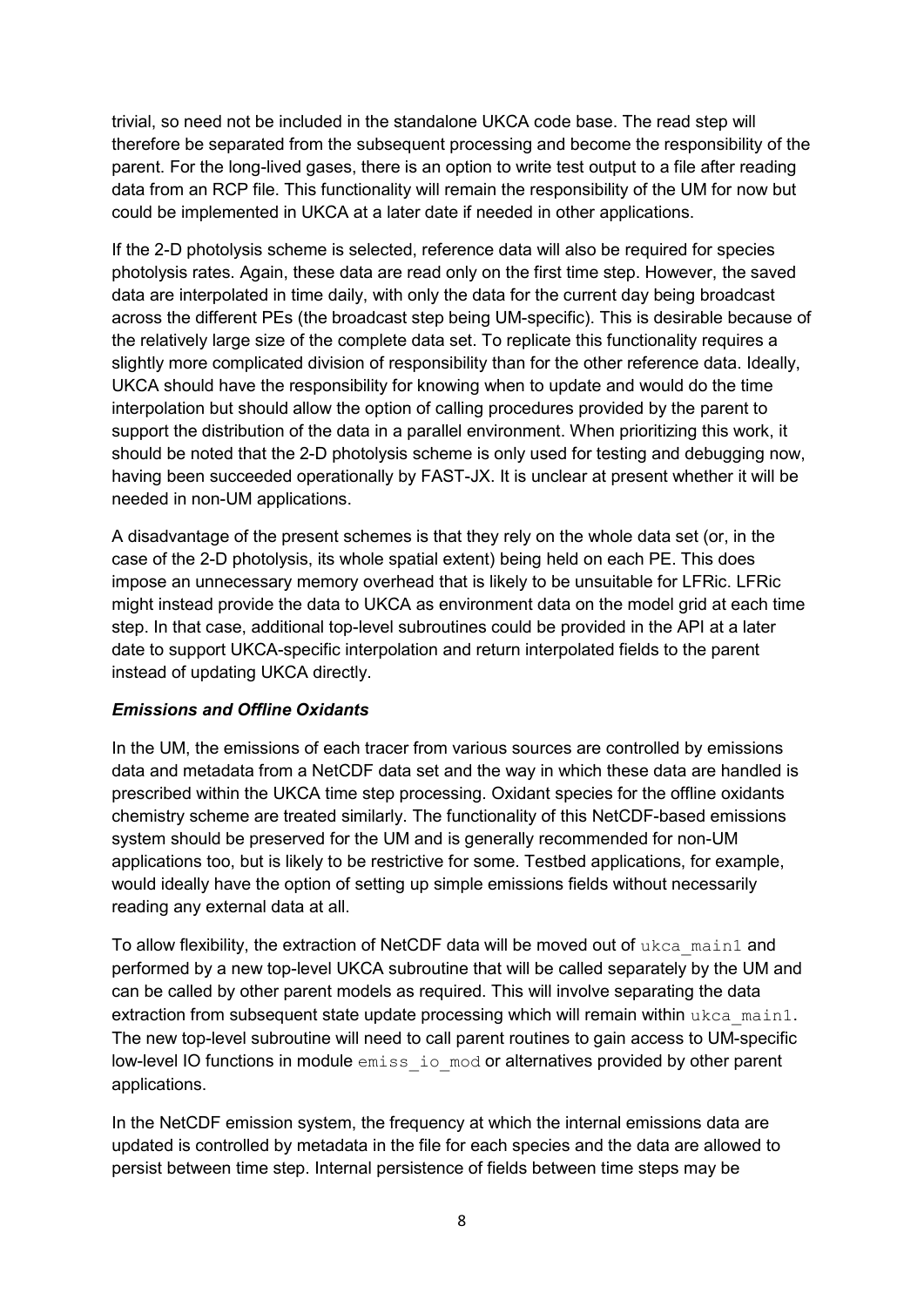disallowed by the parent (e.g. LFRic) as indicated in Section 2. If the NetCDF emission system is to be useable in this context with the same method of controlling update frequency, subroutines will be needed for transferring the current emissions data to and from the parent.

## *Diagnostics*

The parent needs to be able to check availability of diagnostics as determined by the UKCA configuration data, allowing pre-run validation or filtering of diagnostic requests. It also needs to pass diagnostic requests to UKCA that may vary between time steps. UKCA will use these requests to determine which diagnostics are to be included in the output. Diagnostic output can be 2-D or 3-D (equivalent to 0-D or 1-D in a single column model) so two separate arrays of diagnostic fields will be used. These will be referred to as 'flat' diagnostics and 'full height' diagnostics.

The diagnostic requests will be updated separately from the time step and only diagnostics with active requests will be output at each time step. When the diagnostics required vary between time steps it may or may not be desirable for the length and indexing of the diagnostic output arrays to also vary. Retaining fixed indexing throughout a run may be convenient but would require space to be allocated in the arrays for all available diagnostics (possibly a much larger number than those actually used) or for the parent model to be forced to indicate all diagnostics that will be used in advance. The scheme proposed below will allow the parent maximum flexibility to control whether, and over what period, the indexing is fixed or variable.

The parent will set or update diagnostic requests by passing two 1-D arrays of field names, one for 'flat' diagnostics and one for 'full height' diagnostics. (Where names of 'full height' diagnostics are included in the 'flat' diagnostics list they will be taken to indicate surface level fields). The field name arrays will be accompanied by corresponding arrays of status flags to indicate whether each request is active. The status flags can be set 'on' or 'off' by the parent but will be set 'off' by UKCA on return for diagnostics that are unavailable. The output diagnostic fields will match the lengths and indexing of the field name arrays but only the fields corresponding to active requests will be valid. (Others should be set to NaN for safety.)

The status flags will be integers rather than logicals. This will allow further codes to be used during the run to indicate either that an output diagnostic field has indeed been updated since the last request or that an error has occurred and the field is invalid. Note that all requests that remain active after UKCA's availability check against the configuration data should be valid in theory but the use of an explicit code that is set at the point of update provides additional confidence.

### *Field Names*

The CF naming convention (http://cfconventions.org/standard-names.html) will be adopted for the field names to be used by UKCA for prognostic and diagnostic fields. This will avoid any ambiguity at the interface level and reduce reliance on external documentation at the expense of a small overhead of processing long character arrays. (Use of parameters for these names in the code will ensure readability is not compromised.)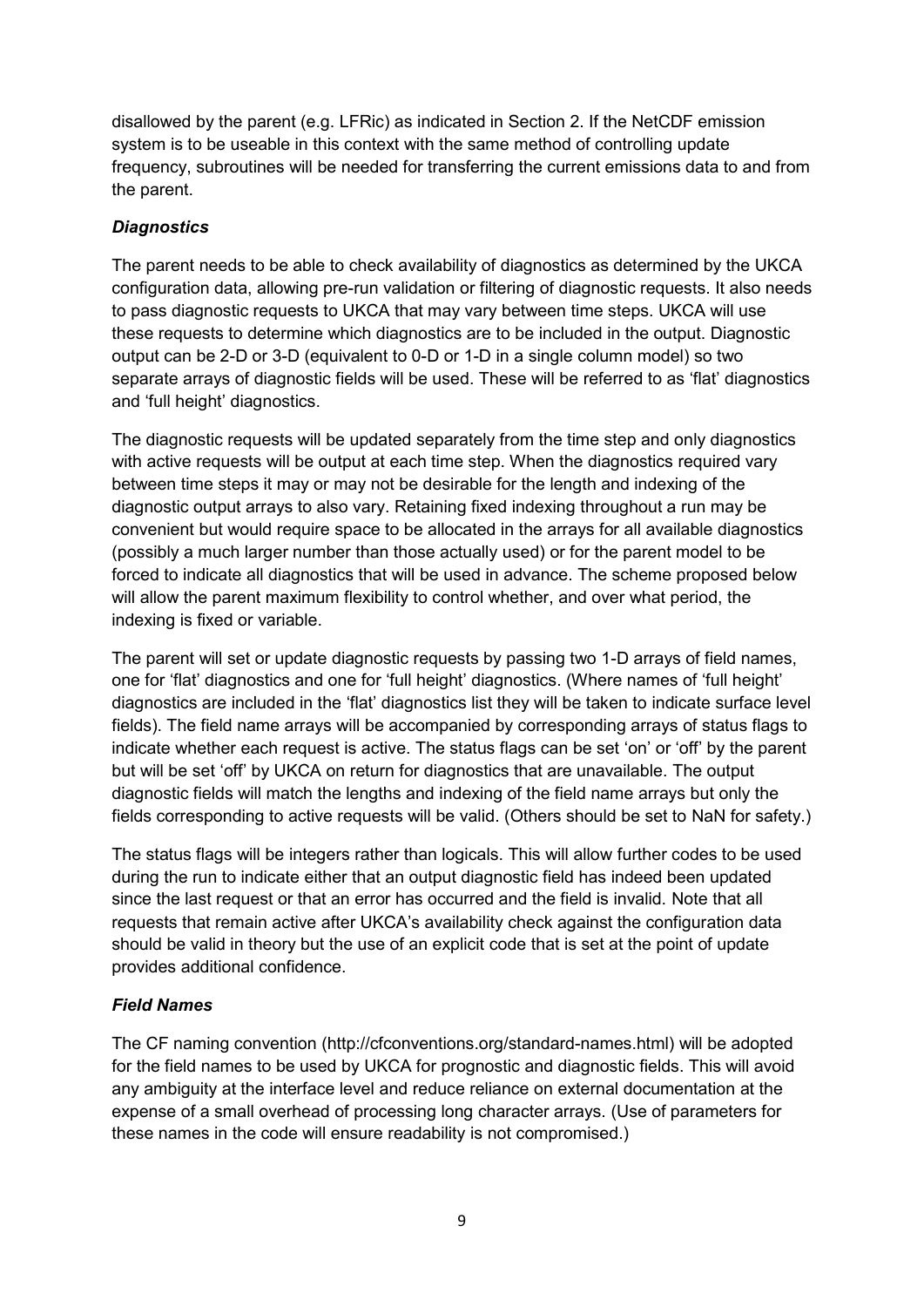The use of CF names will be specific to the UKCA interface and need not necessarily match names used to refer to the same fields elsewhere in a parent model. This is important because the requirements of parent applications will vary (e.g. the UM identifies fields by STASH codes and other parents may use short field names for their user interfaces). In particular, it is unnecessary to consider potential name conflicts with similar fields (e.g. same quantity from a different source) that a parent may handle outside the context of its communication with UKCA. Handling such conflicts would be the responsibility of the parent.

# <span id="page-10-0"></span>**3.4 Provisional UKCA API Subroutines**

A provisional list of API subroutines is given here. Subroutines used to set up the UKCA configuration are listed first, followed by subroutines that provide the parent with information about this configuration. The following subroutines then relate to setting up and updating diagnostic requests, providing information about these requests, setting or updating environment and other data required in the UKCA time steps, doing the time step processing and finally resetting UKCA to its un-initialised state.

A relatively large number of subroutines are to be provided with the aim of allowing the parent maximum flexibility. This does mean that executing a time step in the UM (and similar applications) will require multiple subroutine calls but these can easily be encapsulated within a parent-specific wrapper. If it is felt necessary to be able to hide this complexity from a parent in future, it would be possible to provide one or more UKCA-specific wrapper subroutines in the API at a later date to cover typical use cases without compromising backwards compatibility.

ukca\_set\_handler

Provides UKCA with a parent-specific subroutine to perform a particular function. The possible functions are listed in Section 3.2.

ukca set fastjx specs from file

Reads the FAST-JX specification data from sequential files. Normally called once at the beginning of a run.

ukca get fastjx specifications

Returns the FAST-JX specification variables (e.g. for broadcasting to PEs)

ukca set fastjx specifications

Sets the values of the FAST-JX specification variables (e.g. after broadcasting).

ukca\_setup

Sets the user configuration variables, checks their validity and sets up everything required to establish full details of the configuration. This will determine which tracers and NTPs are used, which diagnostics are available and which emissions data and environmental input fields are required. Will also set up or copy to UKCA other data that are currently used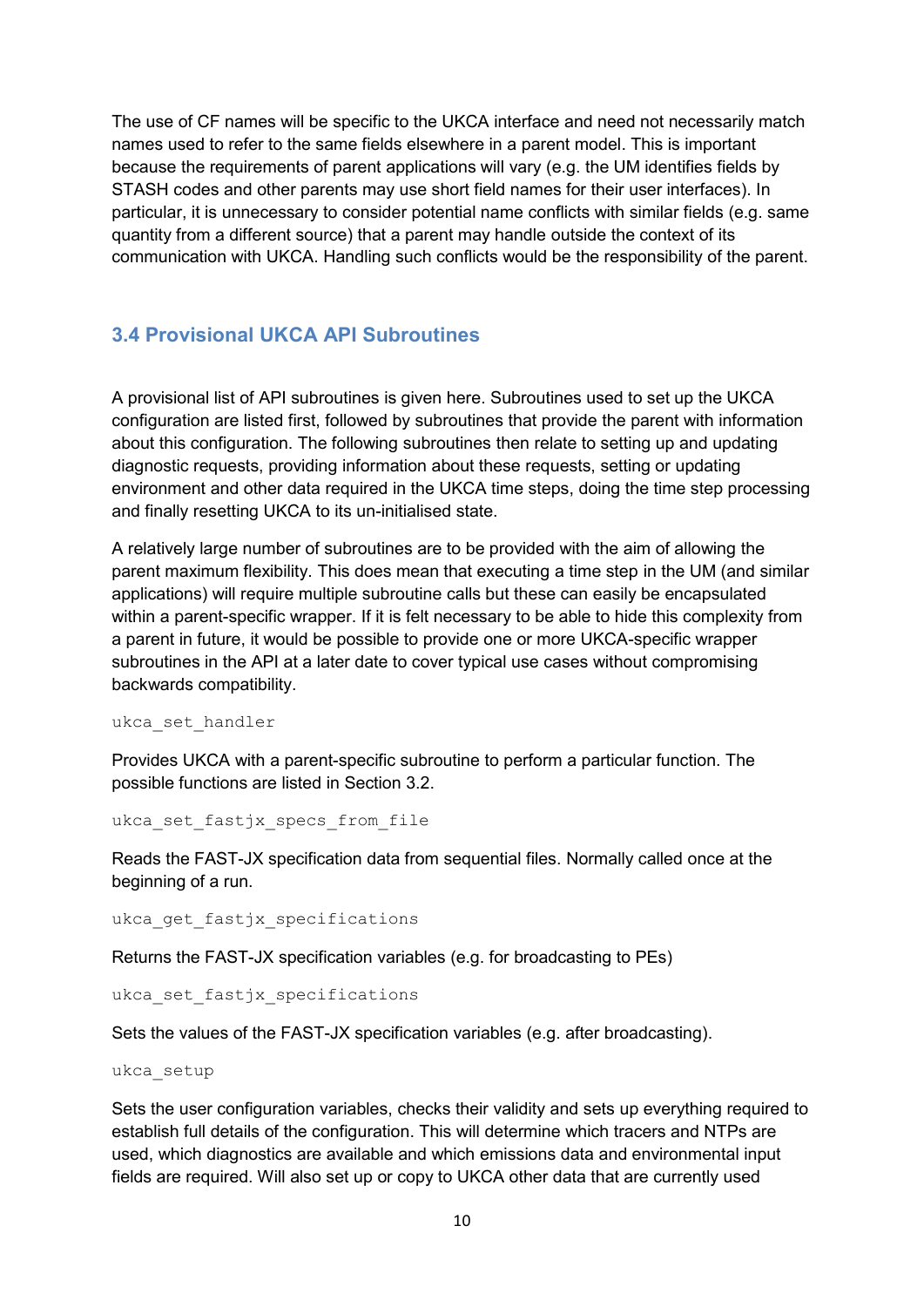directly from UM modules and will be fixed for the duration of the UKCA run (e.g. model grid information). In applications supporting ensemble runs, it may be called multiple times to validate different sets of input data and provide information to the parent about potential UKCA runs prior to any being executed.

ukca\_setup\_mode\_sussbcoc\_5mode

Performs a limited setup (of a specific GLOMAP\_mode configuration) required for using RADAER and/or GLOMAP climatology scheme. Also called as an internal subroutine within ukca\_setup.

ukca get tracer varlist

Returns the list of field names of active tracers in the current configuration.

ukca\_get\_ntp\_varlist

Returns the list of field names of active non-transported prognostics in the current configuration.

ukca get environment varlist

Returns the list of field names for environment data required in the current configuration.

ukca get config \*

Returns other specific information about the current configuration as indicated by a suffix replacing \*. A small set of subroutines will retrieve various types of information required by a parent application (e.g. selected configuration options). The set can be added to as needed to support different parents without compromising backwards compatibility.

ukca set flat diagnostic requests

Set up a new list of 'flat' diagnostic requests and the associated status flags. Includes availability check for each requested diagnostic.

ukca set full ht diagnostic requests

Set up a new list of 'full height' diagnostic requests and the associated status flags. Includes availability check for each requested diagnostic.

ukca update flat diagnostic requests

Update one or more status flags associated with an existing list of 'flat' diagnostic requests. Includes availability check for any diagnostics to be activated.

ukca update full ht diagnostic requests

Update one or more status flags associated with an existing list of 'full height' diagnostic requests. Includes availability check for any diagnostics to be activated.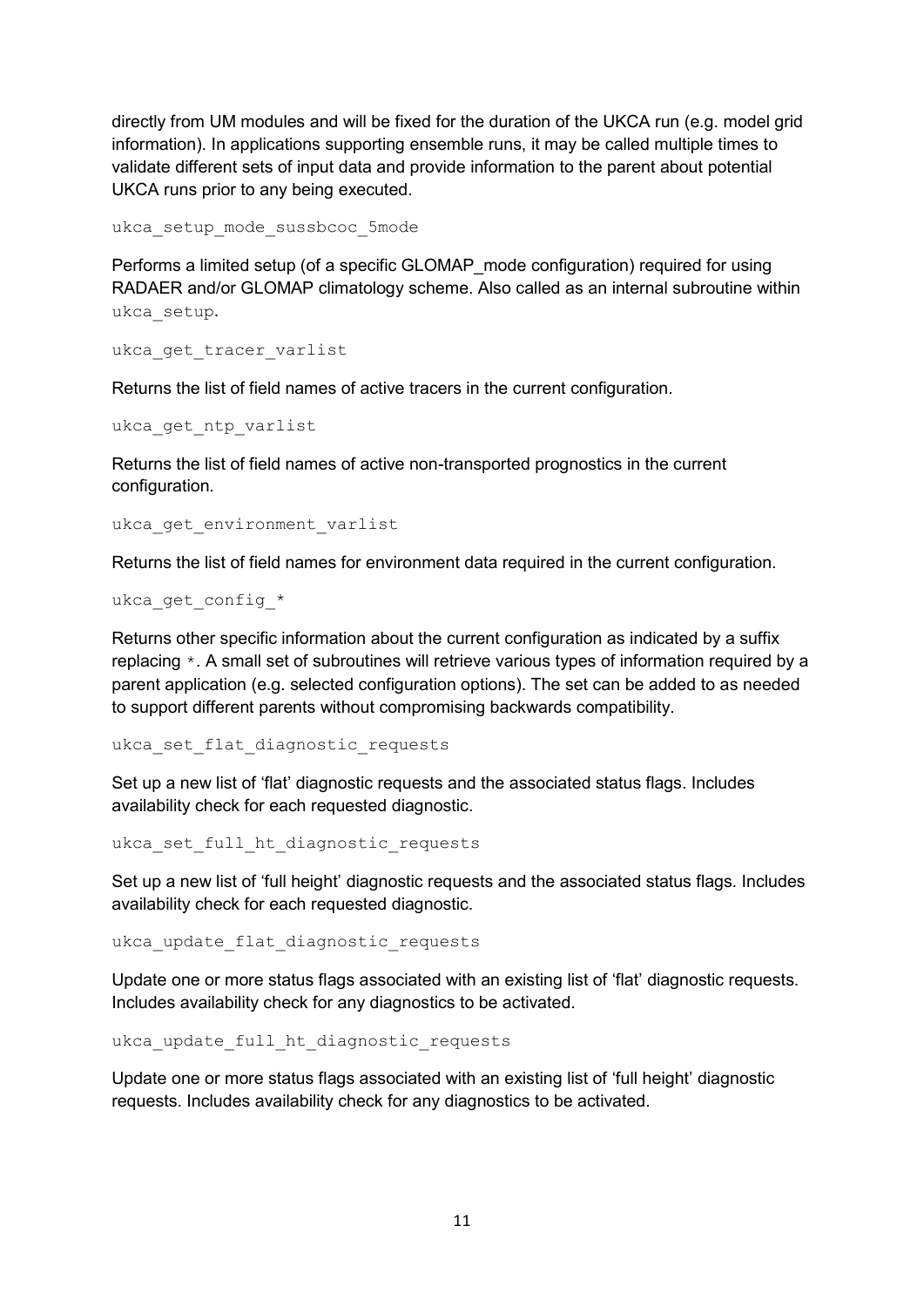ukca get flat diagnostic varlist

Returns the current list of diagnostic requests in the form of the list of field names corresponding to the 'flat' diagnostic output array and the associated status flags.

ukca get full ht diagnostic varlist

Returns the current list of diagnostic requests in the form of the list of field names corresponding to the 'full height' diagnostic output array and the associated status flags.

ukca\_set\_environment

Sets or updates a named environmental input field. These are fields on the model grid that may be varied by the parent during the run. Will typically be called at each time step if that is the case.

ukca set env from lat ht

Sets or updates a named environmental input field by selecting or interpolating from reference data comprising a time series of 2-D fields on a latitude-height grid. Will typically be called at each time step.

ukca set gas mixratio

A synonym in the API for ukca set trace gas mixratio: Sets up or updates mixing ratios of long-lived gases (primarily trace gases) for use as lower boundary conditions (and in some cases for the atmosphere as a whole). These are fields that may be varied by the parent during the run. Will typically be called at each time step if that is the case.

ukca set gas mr from tseries

Sets or updates mixing ratios of long-lived gases by interpolating from a reference time series (e.g. from RCP scenario data). Will typically be called at each time step.

ukca set emissions from nc

Sets or updates emissions input data using a list of NetCDF data files defined in the current configuration. May be called at each time step but the actual update frequency is controlled by metadata in the NetCDF data sets.

ukca get emission fields

Returns the current set of emission fields. Required when the internal persistence of emission fields between time steps is undesirable and persistence must be handled by the parent.

ukca set emission fields

Sets the emissions fields by copying in fields obtained using ukca get emission fields.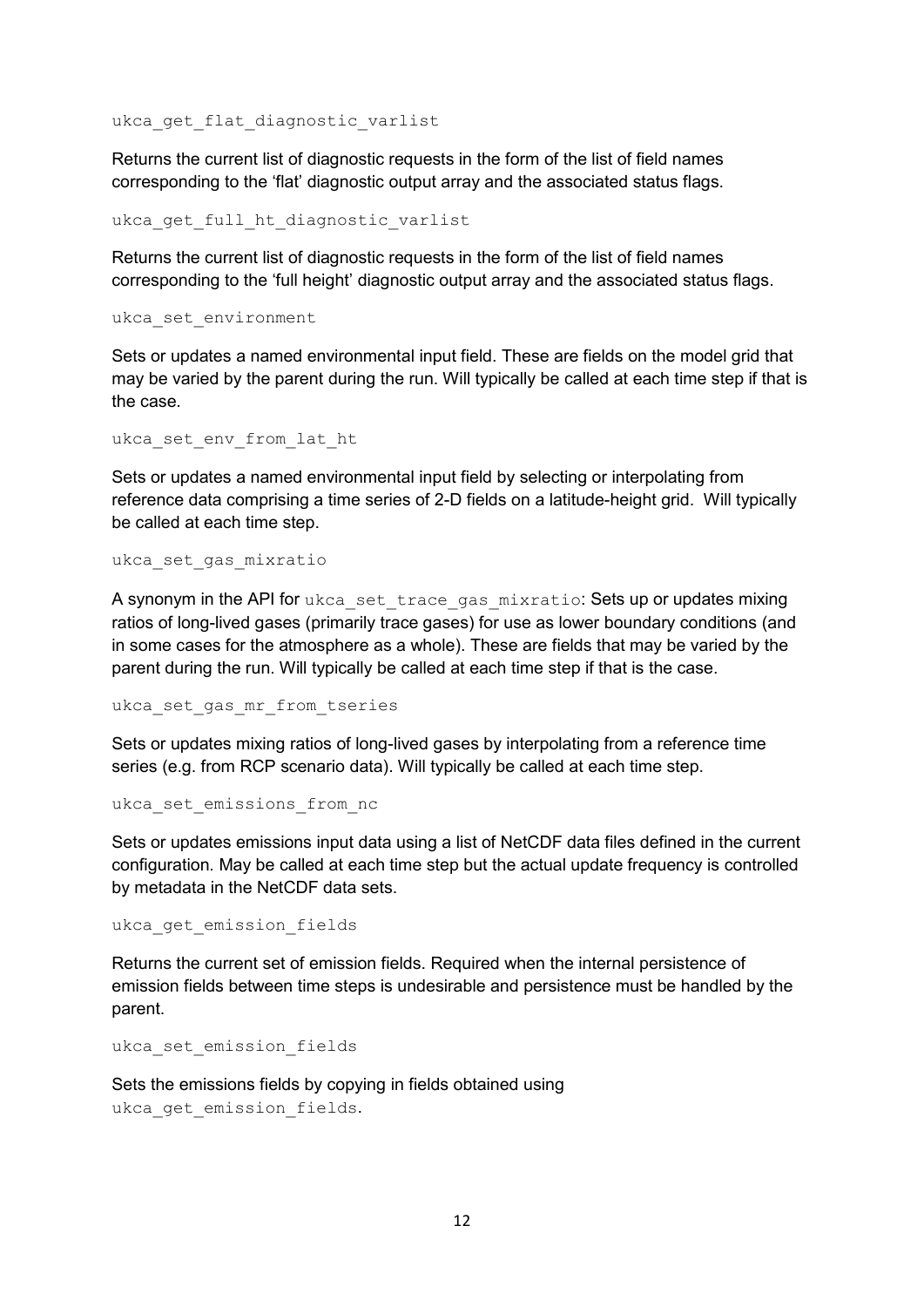ukca set oxidants from nc

Sets or updates oxidants input data (for offline oxidants chemistry scheme) using a NetCDF data file defined in the current configuration. May be called at each time step but the actual update frequency is controlled by metadata in the NetCDF data set.

ukca get oxidant fields

Returns the current set of oxidant fields. Required when the internal persistence of emission fields between time steps is undesirable and persistence must be handled by the parent.

ukca\_set\_oxidant\_fields

Sets the oxidant fields by copying in fields obtained using ukca get oxidant fields.

ukca set photol rates from lat ht

Sets or updates photolysis rates for 2-D photolysis scheme by interpolating from a multispecies latitude-height time series. These are reference rates for the current day, varying by latitude, height, time of day and time of year. May be called at each time step but the actual update frequency (daily) is controlled by UKCA.

ukca\_step

Performs one UKCA time step by calling ukca\_main1. Will support the option of calling with reduced dimension arguments for 0-D or 1-D domains and convert to the higher dimension arrays expected by ukca\_main1 if necessary.

ukca\_activate

Calculates number concentration of aerosol particles which become activated into cloud droplets. Required for the GLOMAP climatology scheme but also called as an internal routine within ukca step.

ukca\_plume\_scav

Determines the change in tracer content in a model layer due to scavenging by precipitation.

ukca\_reset

Resets UKCA to its un-initialised state to allow another configuration to be setup.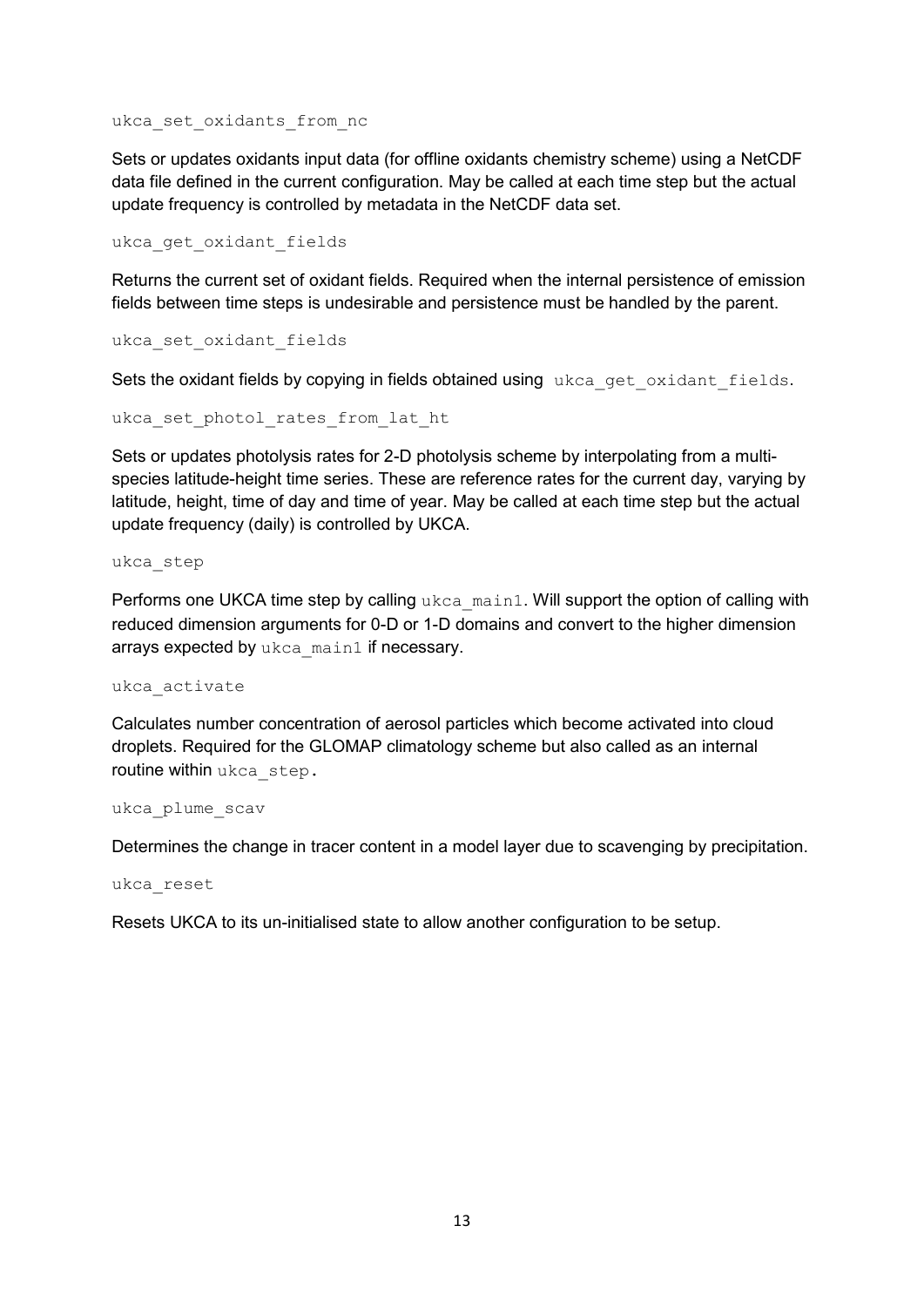# <span id="page-14-0"></span>**4. Implementation**

The UKCA code will be refactored within the UM to conform to the new API design while at the same time maintaining the existing functionality. The refactored code should not change results and is required to pass all group UKCA rose stem tests. This section aims to identify the scope of the development work required.

In the refactored code, the present UKCA modules (and any new modules created) will either become UKCA modules that are independent of the UM or UKCA-specific UM modules that prepare data for calling UKCA routines, perform the calls and handle UKCA output. From a UKCA perspective, these UM modules will be UM-specific and will not do any UKCA processing other than that required for interfacing with the UM. The top-level UKCA procedures that are required by the UM (or may be required by another parent) will be made available via USE statements in an API module ukca api mod.

All communication between the UM and UKCA modules should eventually be via procedures accessible via the API module. One-way communication from UKCA to the UM via use of internal UKCA modules might still be allowed in the short term as it will not prevent the standalone code from working. However, this is highly undesirable in the longer term because it makes the UM vulnerable to UKCA changes that do not affect the defined API, making it impossible to maintain the UKCA code independently.

The UM will continue to use the STASH system for UKCA sections but it should be possible to add or remove diagnostics, prognostics or complete chemistry schemes in UKCA without necessarily needing to change UM code (including the STASH master file). UM code could of course be updated independently to take advantage of new UKCA fields or schemes. Similarly, it could be updated to remove support for any obsolete fields or schemes, and ideally should be, but it must at least allow for the fact that the presence of support for UKCA items in STASH can no longer be considered a robust indicator of their availability. It will be possible for the FORTRAN code to check availability by enquiring of UKCA directly rather than using the STASH system (and fail cleanly if a missing item is requested) but this is not possible with respect to the validation of data in the Rose GUI.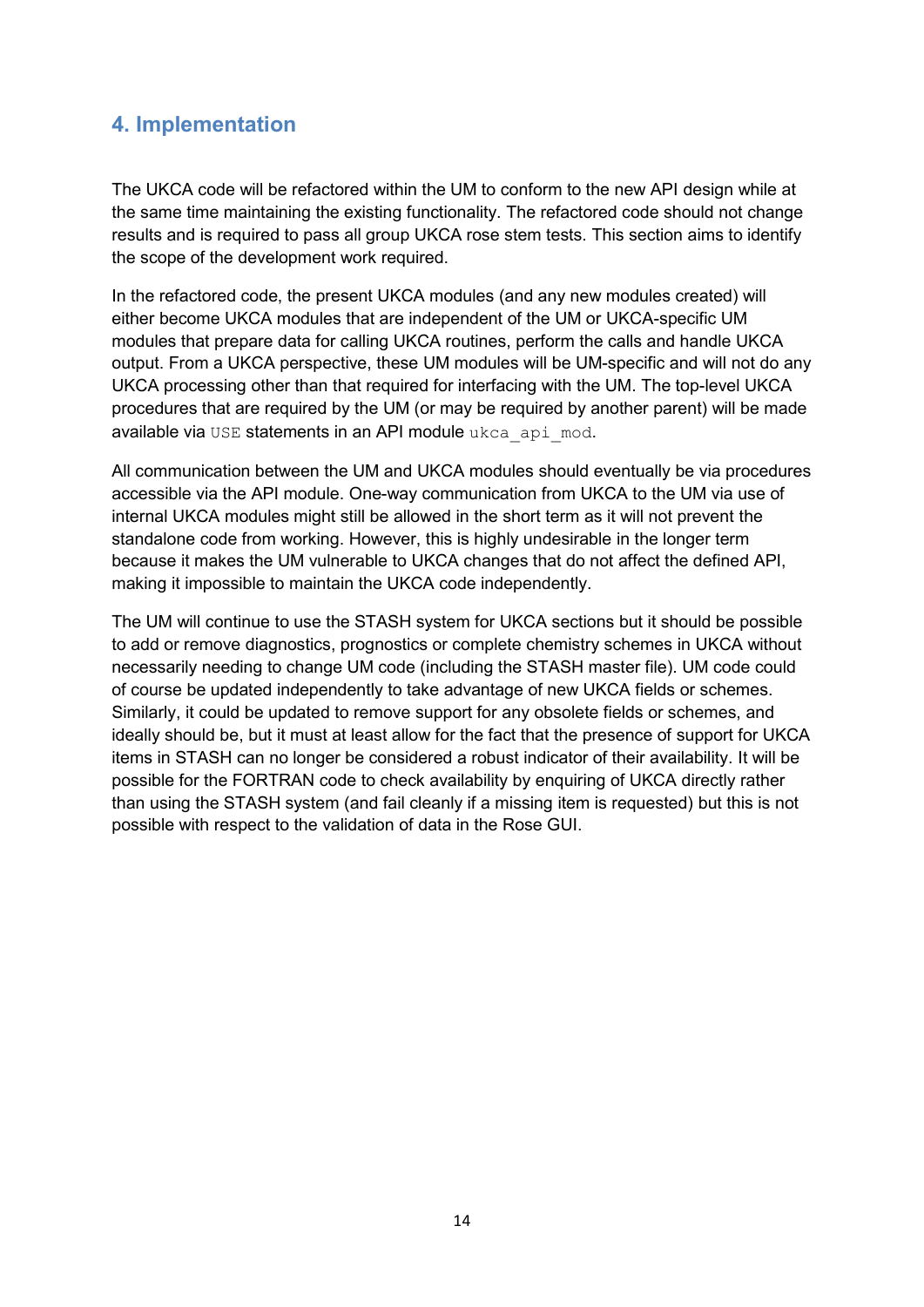The UKCA-specific calls from the UM code that will be affected by the re-factoring are shown in the tree below (highlighted in bold with the UM calling chains shown), followed by notes outlining the changes needed to use the new API.

```
um_shell
   readlsta
         read_nml_run_ukca
         ukca_init
   stash_proc
         Prelim
               tstmsk
                      tstmsk_ukca (for STASH requests)
         addres
               primary
                     tstmsk
                            tstmsk_ukca (for tracers)
               ukca_set_nmspec
               ukca_set_conv_indices
   u_model_4a
         atm_step_4a
               ukca_mode_sussbcoc_5mode (for RADAER runs)
               allocate_ukca_cdnc
                      ukca_mode_sussbcoc_5mode (for GLOMAP_CLIM runs)
                      glomap_clim_arg_act_cdnc
                            ukca_activate
               atmos_physics1
                     ukca_set_trace_gas_mixratio
               atmos_physics2
                     ni_conv_ctl
                            tracer_copy
                                  ukca plume scav initial
                            glue conv 5a OR glue conv 6a
                                  misc. convection subroutines
                                         convec2_4a5a OR convec_6a
                                              ukca_plume_scav
                            tracer restore
                                  ukca plume scav final
               ukca_main1
```
In the revised UM-UKCA interface:

- ukca init call to become an internal UKCA subroutine and replaced by a call to ukca setup. This will copy the user configuration data (obtained by read nml run ukca) into UKCA, call ukca init and also initialise tracer and NTP data. Requires moving some processing from ukca\_main1.
- tstmsk ukca to be replaced by using information on field availability from calls to ukca get tracer varlist, ukca get ntp\_varlist and ukca set \* diagnostic requests (see 4.2 & 4.3 for details).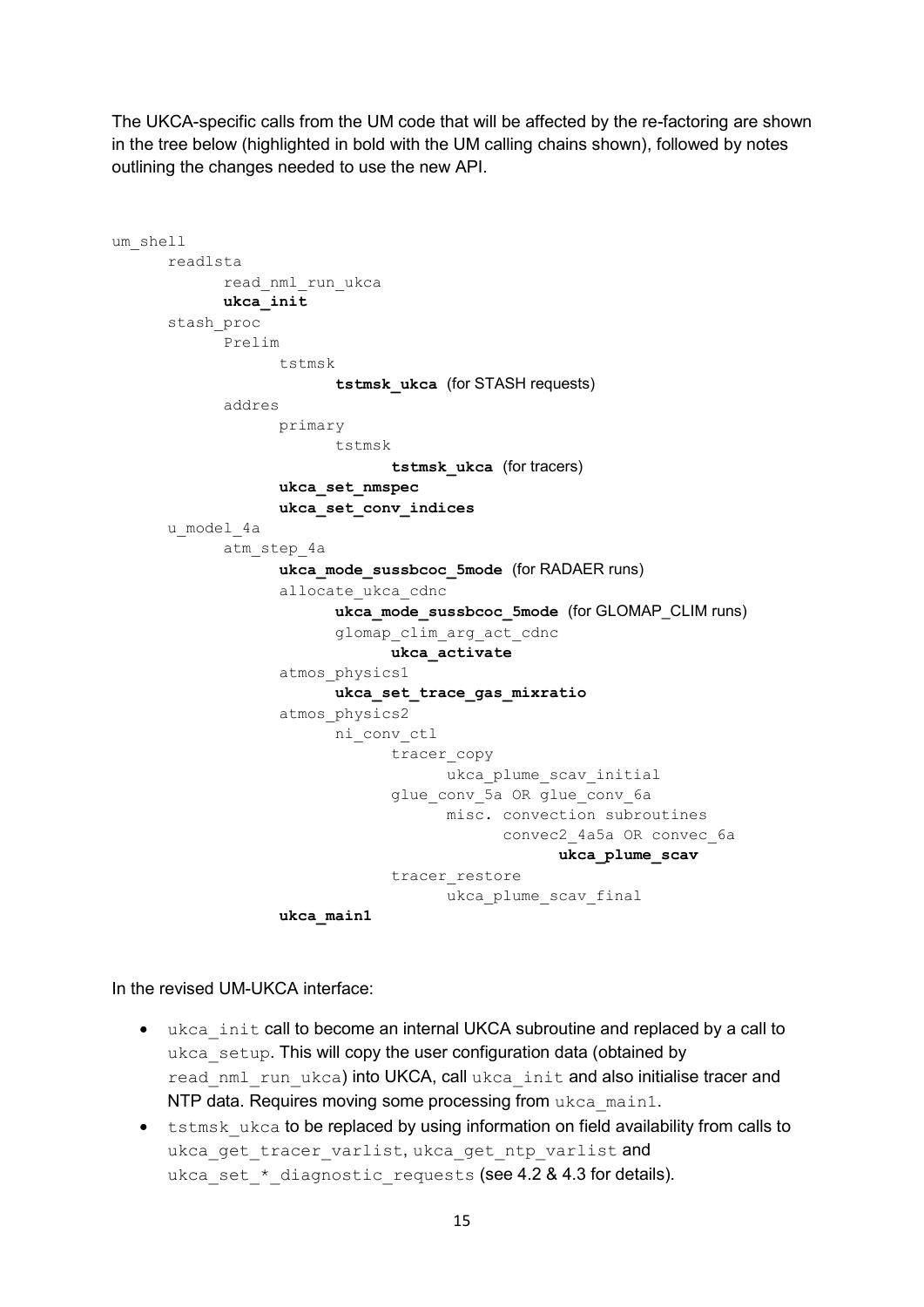- ukca set nmspec & ukca set conv indices to be retained in modified form as UM subroutines to provide mapping data for plume scavenging (see 4.2 & 4.3). Should ideally be renamed not to start with ukca to clarify that they are not UKCA subroutines.
- ukca mode sussbcoc 5mode to be presented as a UKCA API subroutine for RADAER and GLOMAP climatology runs.
- ukca\_activate to be presented as a UKCA API subroutine for GLOMAP climatology runs.
- ukca set trace gas mixratio (alias ukca set gas mixratio) to be presented as a UKCA API subroutine.
- ukca plume scav to be presented as a UKCA API subroutine.

```
• ukca main1 to become an internal UKCA subroutine called by ukca step.
ukca step will be encapsulated in a UM wrapper with calls to
ukca set fastjx specs from file,
ukca get fastjx specifications, ukca set fastjx specifications,
ukca set environment, ukca set env from lat ht,
ukca set gas mr from tseries, ukca set emissions from nc,
ukca set oxidants from nc,
ukca set photol rates from lat ht,
ukca update * diagnostic requests as required to setup data in preparation
for the time step.
```
Since the UM only performs a single UKCA integration, it should not need to call ukca reset to do housekeeping and this subroutine could be a later addition to the API.

The required implementation tasks are outlined in the following subsections. This should serve as a reference when raising tickets but it is not intended for there to be a 1:1 mapping between tickets and subsections. Priority will initially be given to work required for a 'prototype' standalone code that at least supports the GLOMAP 5-mode setup (MS2) with offline oxidants running independently of the UM.

# <span id="page-16-0"></span>**4.1 Moving D1 Access and STASH Handling out of UKCA**

The UM call to ukca\_main1 will be replaced by a call to a UM wrapper subroutine that does the necessary UM-specific preparation for calling the modified  $ukca$  main1 via the API subroutine ukca\_step. The UM-specific initialisation code related to communications with  $D1$  can then be moved outside ukca main1 into the UM wrapper routine, as can the copying of non-transported prognostics back to D1. Calls to the STASH handling subroutine stash for processing diagnostics at the end of the time step will also be moved out, including those for the pressure level diagnostic sections that occur within the internal ukca plev diags subroutine. The whole subroutine can be moved as it is simply a UM reprocessing of other UKCA diagnostics.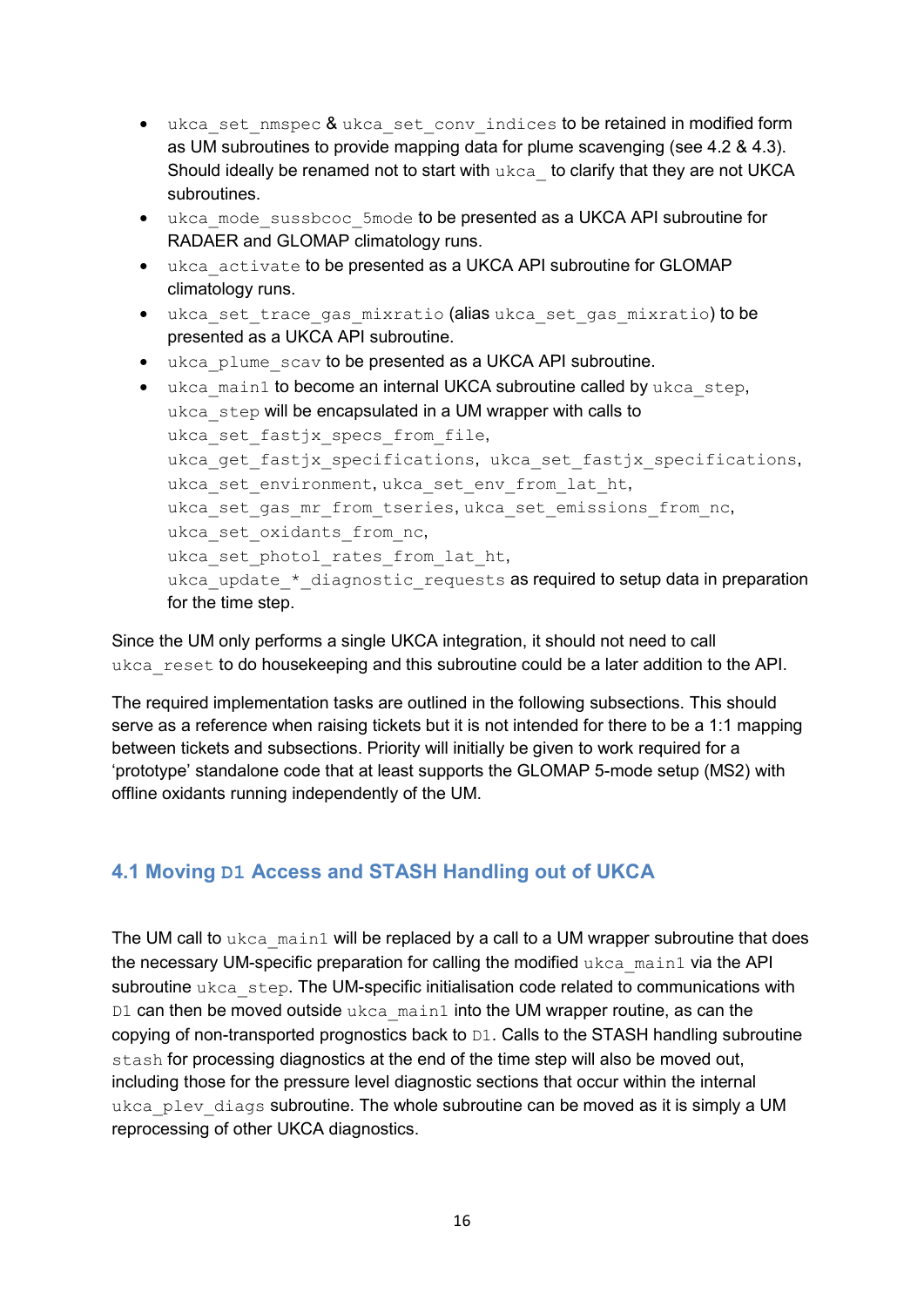Moving D1 access outside ukca main1 requires other initialisation code in ukca main1 on which D1 access is dependent to be moved out too. In general, this is initialisation that may be needed by any parent model to initiate a UKCA run. In the standalone code, it will be done in ukca setup. Some significant re-working of the initialisation code moved out of ukca main1 is required to separate data structures and processing into those that are UMspecific and those that are UM-independent, since only the latter can go into the UKCA subroutines. The former will become part of the UM module containing the wrapper subroutine (or UM modules used therein).

The wrapper subroutine will determine which non-transported prognostics are required from D1 by calling the new subroutine ukca get ntp varlist and converting the field names returned in the list to STASH codes using a new lookup table. Non-transported prognostics extracted from D1 will be passed to UKCA via the ukca step call as a 4-D array holding 3-D fields corresponding to the field name list.

The remaining data extracted from  $DI$  is environment data that will be passed to UKCA via calls to ukca set environment for each field. Which environment fields are required should now be determined by calling the new subroutine

ukca get environment varlist instead of by using UKCA configuration data. This will reduce the amount of configuration data that needs to be made accessible to the parent. UKCA will need to record the status of each required environment field for validation purposes (e.g. by maintaining status flags for each field to show whether or not it has been set). A new configuration setting will determine whether or not UKCA's internal copies of the environment fields are deallocated at the end of the time step.

Parent field dimensions may differ from UKCA's internal field dimensions determined by model domain information. For example, there may be halos extending the horizontal dimensions or additional levels in the vertical that are not processed by UKCA (e.g. level 0 required in the UM for ENDGAME). UKCA will not make assumptions about the extent of any of its input fields but will ensure that the data at least span the required domain and that only the required extents are handled internally. This will avoid overheads associated with redundant regions that could potentially be very large.

In cases where reduced dimension fields are used in actual arguments (i.e. in applications running UKCA in 1-D or 0-D), fields will be copied to the equivalent higher dimensional arrays that are processed in ukca\_main1. Copying between parent fields and internal fields will be handled by overloading the ukca step subroutine interface with alternative versions of the subroutine that call ukca\_main1 with appropriately modified fields. Other top-level subroutines handling parent fields will be implemented likewise.

# <span id="page-17-0"></span>**4.2 Handling Tracers**

The UM holds UKCA tracers in the array tracer ukca that is a pointer to the relevant section of D1. This is set up within the call to addres in stash proc to hold the active tracers by calling tstmsk ukca for each of the primary fields in Section 34 to determine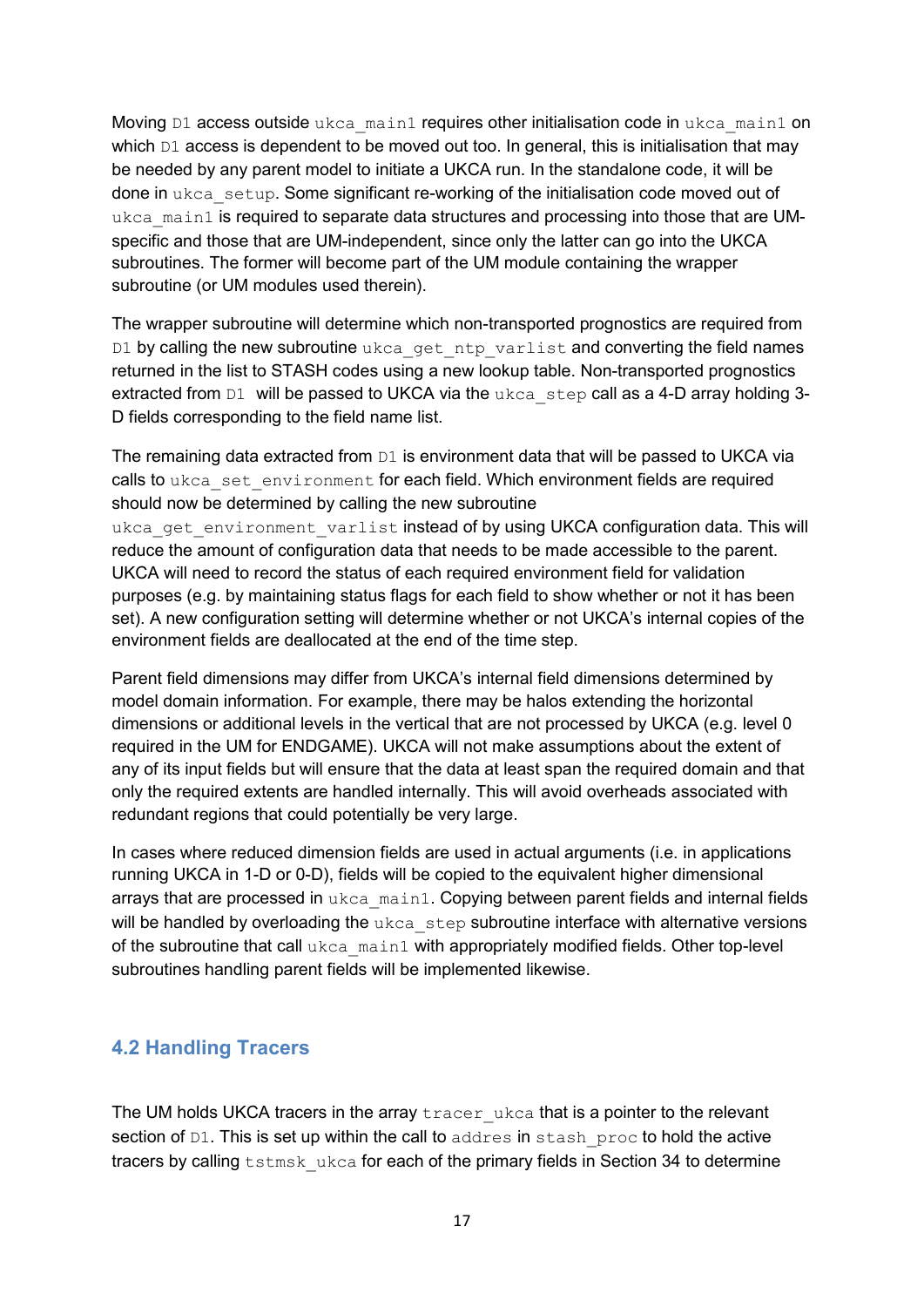which are active. (tstmsk ukca checks the option code associated with an item obtained in the UM STASH master file against details of the UKCA configuration.)

To use the new API, the UM must instead get the list of active tracer fields from UKCA by calling ukca\_get\_tracer\_varlist. The way that UKCA determines this list according to the details of the configuration will be independent of the UM and will be determined within ukca setup. The UM will use the list as a basis for setting up the tracer fields in  $DI$  but must check that each of the fields is supported in the STASH master. This can be done in the STASH subroutine addres that loops through the items in the STASH sections. Each item will be checked against the active tracer list and a final check will then ensure that all active tracers are accounted for at the end. This will make the call to tstmsk ukca below addres redundant. The UM will need to provide a lookup table for converting the names of supported UKCA fields to STASH codes.

Note that similar processing to the above will be required in the reconfiguration code (in the subroutine  $ref$  address) to determine which fields are to be included in the output dump.

In the initial implementation of the standalone code,  $t$ stmsk\_ukca could still be employed to determine the list of active tracers within the ukca setup call if a separate association between field names and option codes is provided by UKCA. This may be the quickest method to implement. However, replacing it with a more direct method like that currently used within UKCA for non-transported prognostics would make the code clearer and easier to maintain.

In the UM, two subroutines ukca\_set\_nmspec and ukca\_set\_conv\_indices are called to set up UM-specific information for tracer access that is used within UKCA. ukca set nmspec sets up an array of field names nm spec that correspond to STASH Section 34 item numbers and another array of field names nm\_spec\_active that corresponds to the UM array tracer ukca used to hold UKCA-specific tracer fields. ukca set conv indices sets up the indices of GLOMAP-mode fields in the tracer ukca array (in nmr\_index\_um and mmr\_index\_um). Use of this UM-specific information within UKCA should be eliminated in the standalone code where practical but this may not always be the case (see details of convection processing below and in Section 4.3). Any such information that is required will need to be passed via argument lists.

The main requirement for the UM-specific data described above is the use of nm spec\_active to inform the copying of tracers between the UM's tracer\_ukca array and UKCA's internal tracer array used within ukca\_main1. In the standalone code, the tracer array passed to UKCA cannot be specific to a particular parent model, so this copying will be moved outside UKCA. The tracer array passed to UKCA will then be the array used internally.

It is less practical to eliminate the use of parent model specific indexing where UKCAspecific processing occurs outside the ukca main1 call, as required for plume scavenging. UKCA-specific processing of GLOMAP-mode tracers occurs in the UM-convection processing via calls to the UKCA subroutine ukca\_plume\_scav. Indexing of UKCA tracers within this call uses the UM tracer order (with an offset into a composite array of all scavenged tracers). The required mapping between parent tracer indices and UKCA field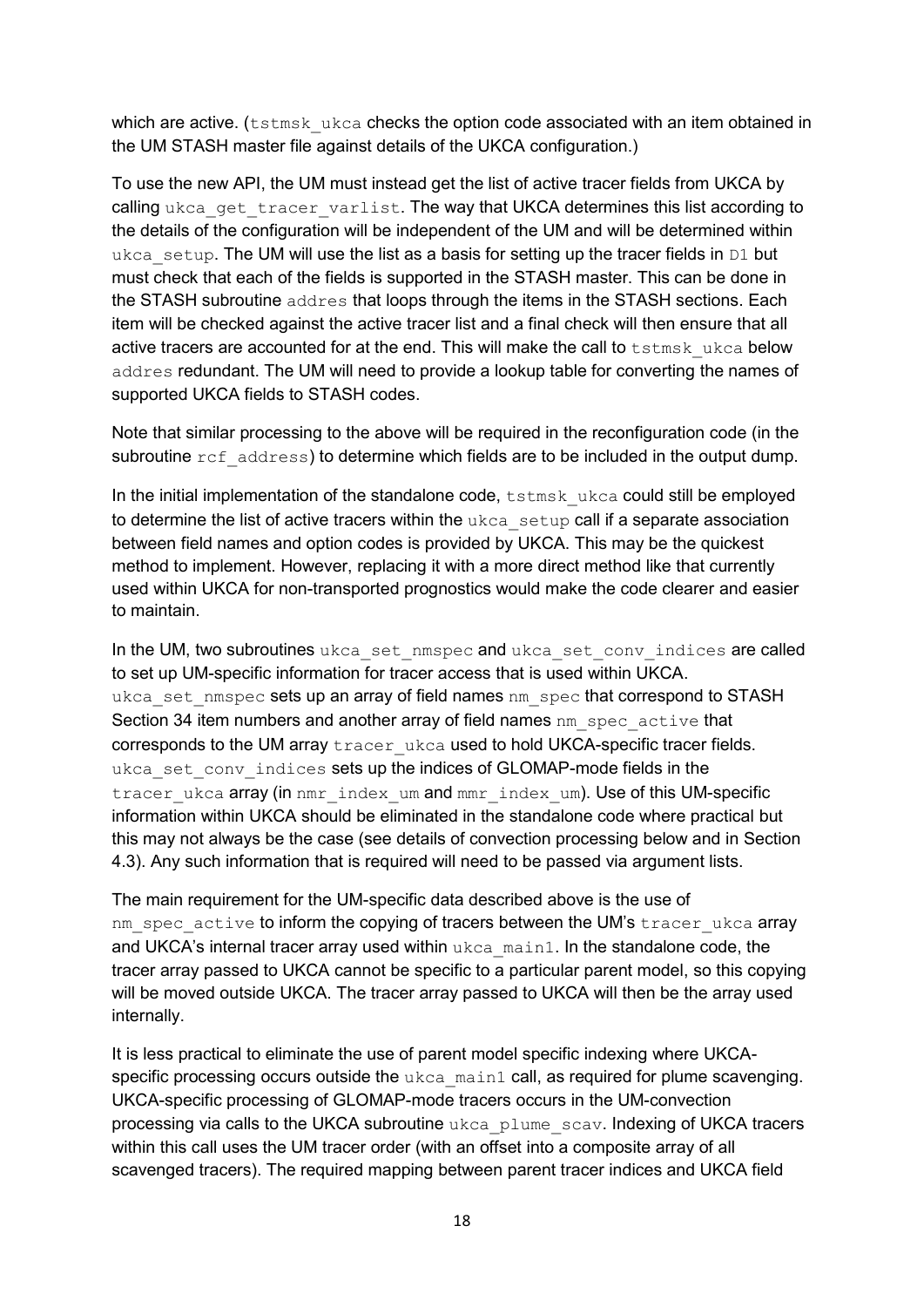names is currently derived from nm\_spec\_active, accessed via a shared module. This will need to be replaced by passing similar information via a UKCA subroutine call. Changes to ukca\_plume\_scav are also needed because the processing is slightly different for two different UM convection schemes and needs to be re-packaged in a non-UM specific way for potential use by other parent models.

Including ukca plume scav in the standalone code is a lesser priority than implementation of the main time step routine since UKCA can run without plume scavenging. The processing may therefore remain the responsibility of the UM until actually required in another application.

# <span id="page-19-0"></span>**4.3 Handling STASH Requests and Diagnostics**

The UM needs to validate all STASH requests present in the Rose configuration file to ensure that the requested prognostics and/or diagnostics will be available in the UKCA configuration. Prognostics will always be available in the ukca\_step input/output arrays, if used by the model. Diagnostics must be requested individually.

UM diagnostic requests will be consolidated (by the UM) to create UKCA diagnostic requests that will ensure the diagnostic fields are present in the output if they are available from the current configuration. The UKCA diagnostic requests will be in the form of two separate lists of field names, for 'flat' and 'full height' diagnostics, and associated lists of flags (see Section 3.3). These will be passed to UKCA by calling ukca\_set\_flat\_diagnostic\_requests and ukca\_set\_full\_ht\_diagnostic\_requests respectively. Some diagnostics are not required at every time step so ukca update flat diagnostic requests and ukca update full ht diagnostic requests may be called between time steps to avoid unnecessary work within ukca step.

The validation of STASH requests is currently done by tstmsk ukca during execution of the subroutine prelim, within stash proc, which loops round all of the STASH requests calling tstmsk to check availability of each item. To use the new API, the UM must instead check for availability of prognostics by field name in the lists returned by

ukca get tracer varlist or ukca get ntp varlist. The availability of diagnostics will be established by checking status flags returned by

#### ukca set flat diagnostic requests and/or

ukca set full ht diagnostic requests after calls to these routines with all required diagnostics set active. Having established the availability or otherwise of all required output fields in the current UKCA configuration, individual STASH requests can then be processed in the existing  $prelim$  loop by checking against this field availability status. The call to tstmsk ukca below prelim will become redundant.

Calls to get the field lists for the prognostics will use information already prepared by ukca setup. Calls to set the diagnostic requests must use the STASH system data to determine the required field name lists as requested via Rose. These lists should be based on the set of all diagnostic item requests with duplicates removed. A translation from STASH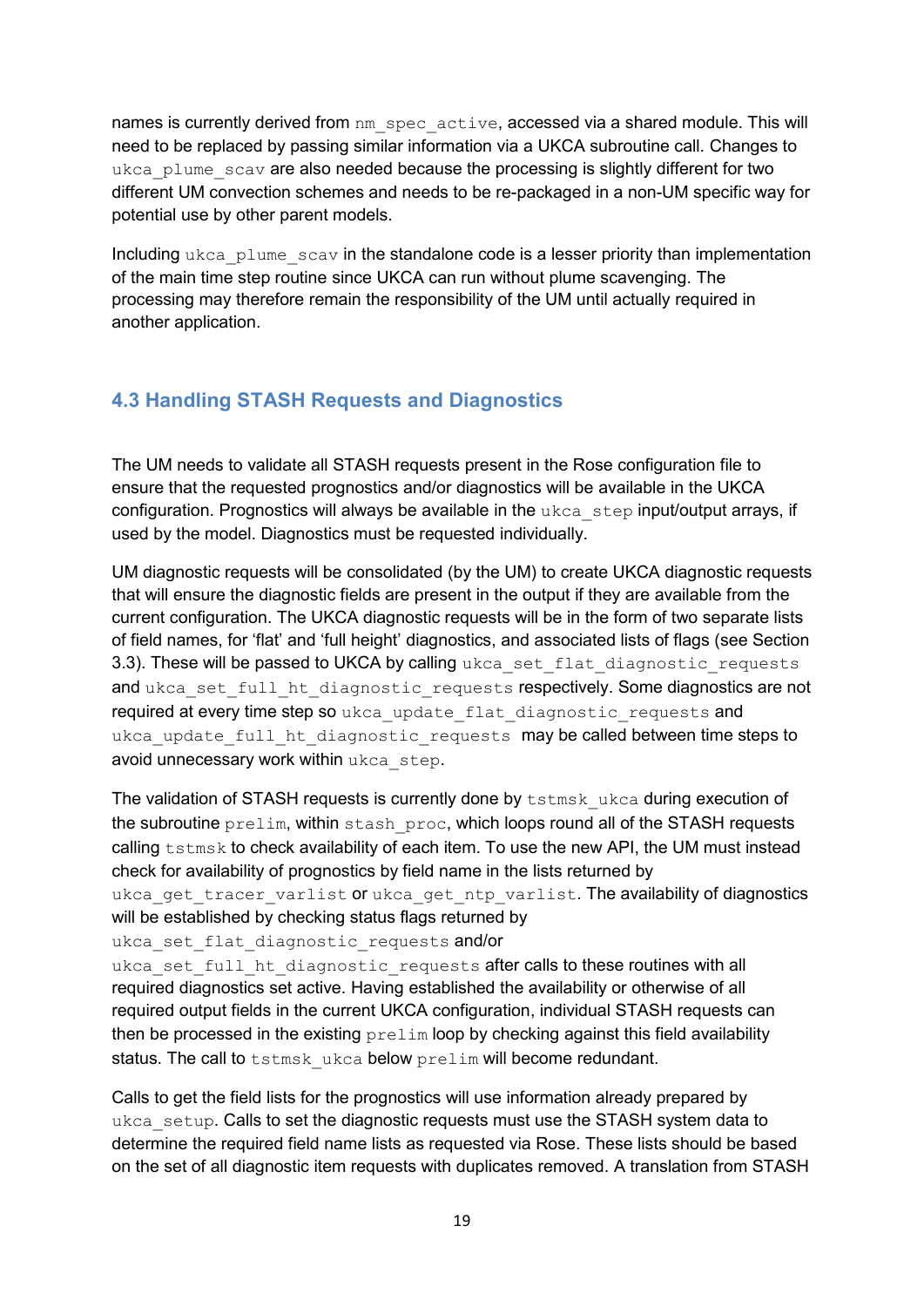code to the corresponding field name, based on a UM lookup table, will be required to translate the original STASH requests into a list of field names.

In the initial implementation of the standalone code,  $t$ stmsk\_ukca could still be used to check validity of diagnostic requests in the set/update diagnostic request subroutines, given an association of option codes with field names within UKCA. As for tracer setup, this is not an ideal long term solution.

Within ukca step, the diagnostic processing will need to refer to the internal list of active diagnostic requests instead of referring to the STASH system to determine whether a diagnostic is needed. Processing will need to be re-worked to use variable names rather than STASH codes and instead of calling copydiag or copydiag 3d (which write the diagnostic values to a STASH work array) it will copy them to the 2-D or 3-D diagnostic output array passed to ukca\_main1. It will also set the status flags as indicated in Section 3.3. The UM must then translate variable names to STASH codes, copy the fields in the output arrays to the appropriate section's STASH work array and call stash to do the handling. The variable names associated with the 2-D and 3-D arrays will match those passed to the subroutines called to set the requests and can also be obtained by calling ukca get flat diagnostic varlist and

ukca get full ht diagnostic varlist. These subroutines can be called after ukca\_step to access the status flags that indicate the validity of the fields before copying them to STASH.

A disadvantage of identifying diagnostics by variable name rather than by number is that UKCA will not be able to refer to ranges of items. Association of appropriate group identifiers with related variables may provide an efficient alternative.

Plume scavenging diagnostics calculations require a tracer difference array as input. This requires capture of the difference in UKCA tracers before and after convection in the parent model (via calls to ukca plume scav initial and ukca plume scav final, see calling tree in Section 4 introduction). It is reasonable for this simple differencing to be the responsibility of the parent but the details of the calculation should be the responsibility of UKCA. However, the difference in the way the tracer array is ordered between the parent model and UKCA must be considered. If UKCA is to access a parent-specific tracer difference array (as is currently done within the  $ukca$  main1 call), the required mapping information should be passed to UKCA alongside the difference array. As already noted (Section 3.2), the diagnostic calculations use a vertical integration scheme that requires calling a parent subroutine.

The systematic replacement of diagnostic processing is a major task that is unlikely to be suitable for a single ticket. However, it should be possible to create a working standalone code for non-UM applications without replicating all UM diagnostics by disabling the processing for unsupported diagnostics using pre-processor directives. This would allow diagnostics to be added after the initial implementation phase as and when they are required.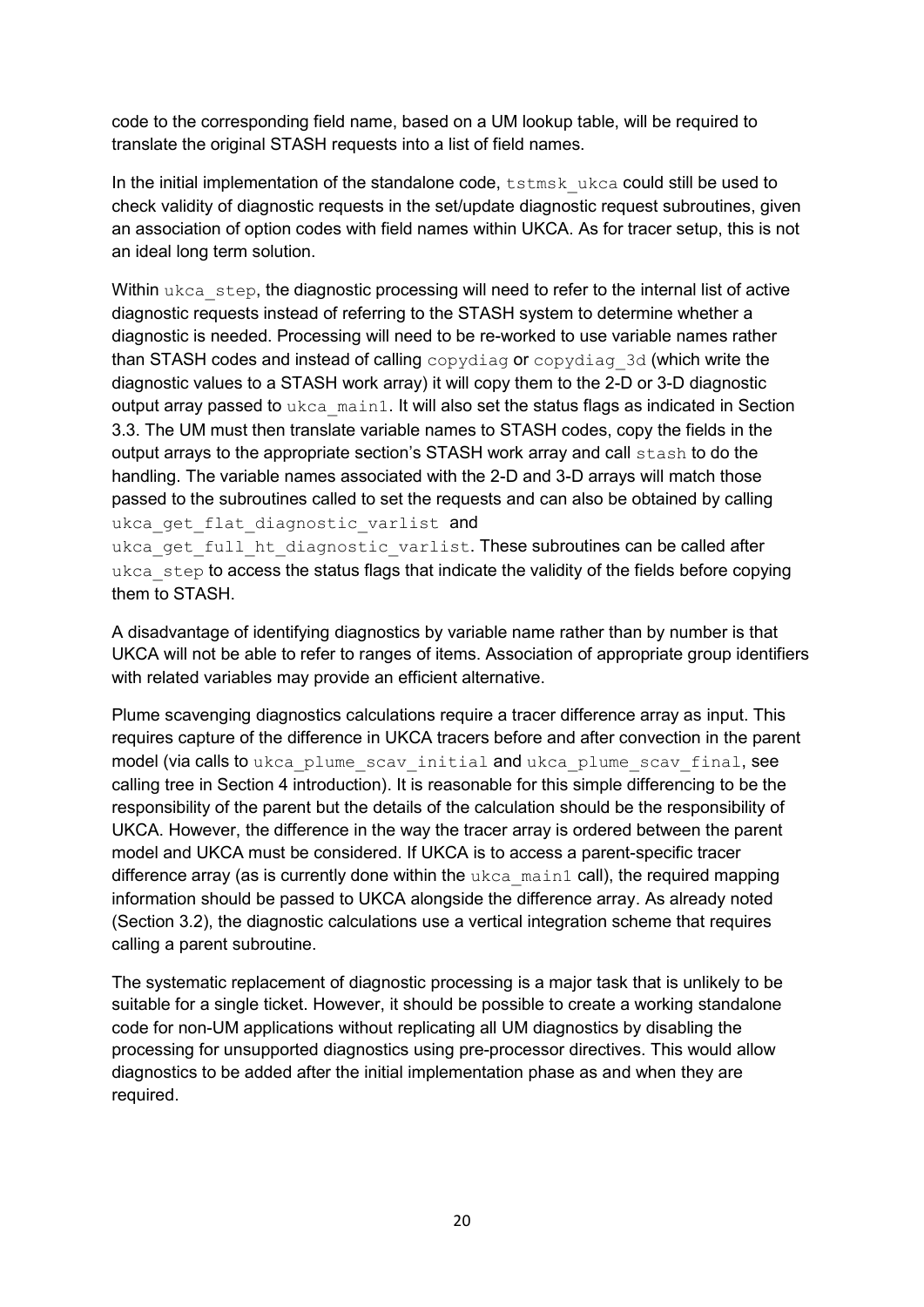# <span id="page-21-0"></span>**4.4 Moving Input from External Files out of UKCA Time Step Subroutine**

The main file input processing within UKCA is that associated with emissions. NetCDF access occurs in ukca emiss init and ukca emiss update. ukca emiss init loops through the list of NetCDF input files to count emission fields before setting up an emissions structure that is used as a reference database for the rest of the emissions processing. It then loops through the files again to add metadata to the data structure. These loops will need to be moved to a separate top-level emissions processing subroutine ukca set emissions from nc that can be called before ukca step. The new subroutine will be responsible for setting up the emissions structure on its first call and reading the field data (at intervals specified in the metadata) by calling ukca emiss update on first and subsequent calls. The data structure will also include online emissions as before but these will still be processed within  $ukca$  main1. ukca set emissions from nc will need to allow space for the online emissions when setting up the emissions structure. (This is possible because the number of online emissions required is fully determined by the UKCA configuration details.)

To support LFRic, data exchange between the parent and the UKCA emissions structure will need to be supported by new subroutines ukca\_get\_emission\_fields and ukca set emission fields (since LFRic will not allow internal persistence of fields). However, these are not required in the initial UM implementation. Other parents that do not use the present NetCDF-based system to retrieve emissions data from external files might use ukca set emission fields instead of ukca set emissions from nc. This routine could eventually include functionality for setting up metadata in the emissions structure, via optional arguments, but this could be added as and when required without affecting backwards compatibility.

Other file-based input processing includes that for offline oxidants, various reference data sets as listed in Section 3.2 (including the FAST-JX specifications). Offline oxidants are treated in the same way as emissions and the NetCDF access will likewise be moved out of ukca main1 and be handled by a top-level subroutine ukca set oxidants from nc. Access to the other data sets will also need to be moved outside ukca\_main1 and handled as described in Section 3.3.

Implementation of the functionality to retrieve environment data from reference data sets is of relatively low priority and could remain the responsibility of the UM initially, with the UM calling ukca set environment and ukca set gas mixing ratio to pass the data to UKCA in the interim. To replicate existing functionality for 2-D photolysis with the retrieval remaining the responsibility of the UM, a subroutine to set/update these data directly would be required in place of ukca set photolysis rates from lat ht.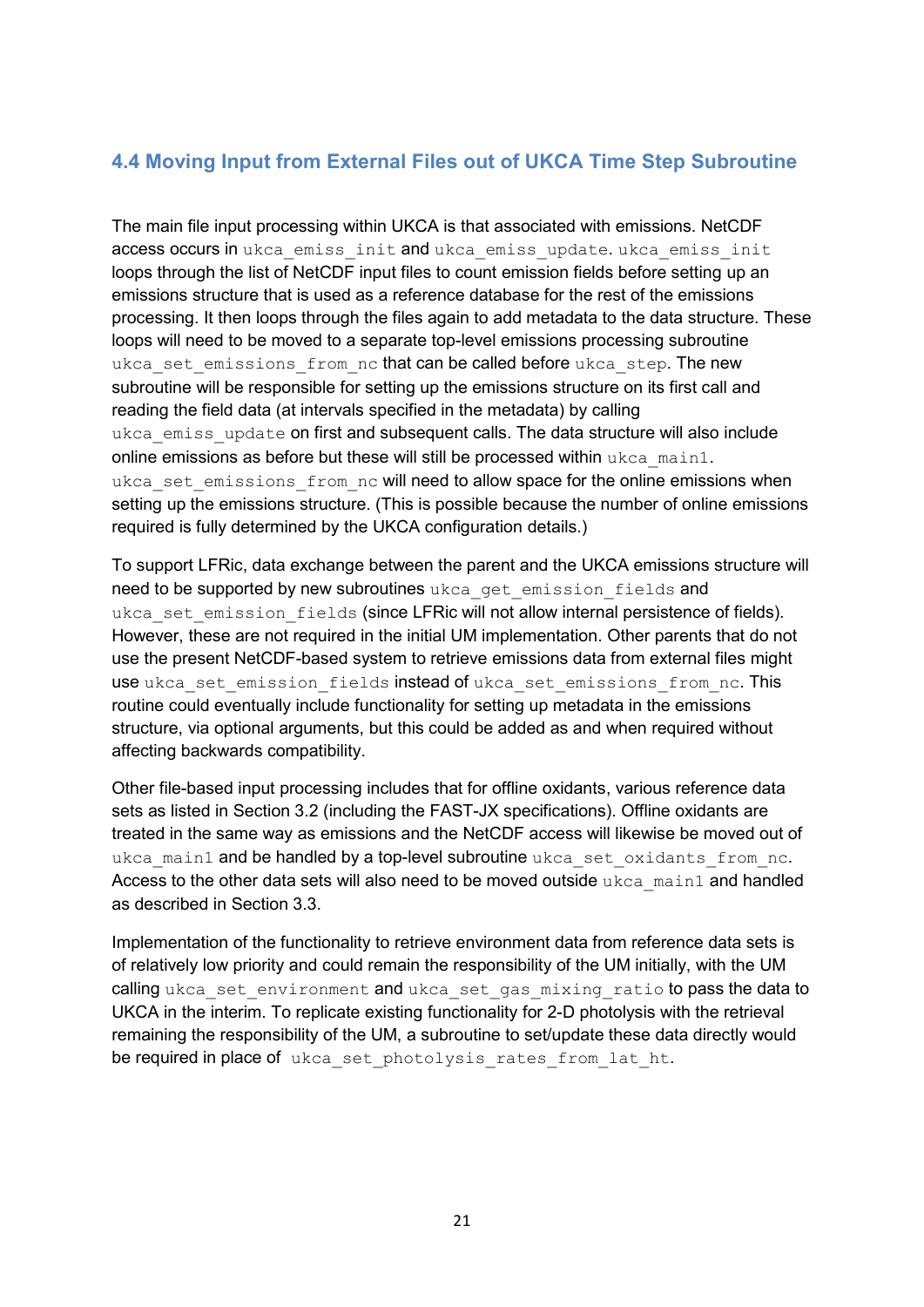# <span id="page-22-0"></span>**4.5 Error Handling**

Fatal errors should terminate UKCA but not the parent model (since the parent may want to continue without running the offending UKCA configuration). Instead, the procedure name, a UKCA-specific error code and an error message will be passed back to the parent. The UM can use this information to call ereport. Although the transfer of responsibility for deciding whether to terminate to the parent is not required for the UM, the internal exeport calls will need to be replaced in all UKCA modules anyway so it is appropriate to introduce the new error handling scheme at the same time.

On encountering a potentially fatal error condition, a procedure will return control to the calling procedure after setting output arguments provided for the error information and calling  $dr$  hook (or the equivalent generic routine) if applicable. Each call to a procedure that can potentially trap an error must be then be followed by a status check to determine whether the calling procedure can continue.

Increasing the amount of error checking available to the parent application prior to starting UKCA integration would be desirable as indicated in Section 2 to support prior validation of input for ensemble runs but is not a high priority.

# <span id="page-22-1"></span>**4.6 Replacing Internal UM Subroutine Calls**

All calls to UM subroutines (see Section 3.2) must be systematically replaced by calls to the equivalent generic routines. Each generic subroutine will have its own module that could potentially be replaced in the build process, as indicated in Section 2, as an alternative to run-time assignment of parent handlers.

Generic UKCA internal subroutines will either accept parent model subroutines (or pointers to parent model subroutines) as arguments or use pointers declared in UKCA modules that will reference parent model subroutines. In either case, the appropriate parent model subroutines will be provided by calling a new subroutine ukca\_set\_handler, passing as arguments the subroutine and a 'handler type' label against which it is to be registered. The label will indicate its intended use and UKCA will use the labels to check availability of particular parent model subroutines.

In some cases, such as reading particular input data, the UM subroutine will be UKCAspecific. However, any UKCA-specific processing that it is practical to separate out should be moved to the UKCA internal subroutine calling it, so that other parent models can take advantage of it.

In other cases, such as printing to a log file, the appropriate UM subroutine will be general purpose. Such subroutines will not necessarily conform to a UKCA specification as defined by the new API. If this is the case, the UM will need to provide a UKCA-compatible wrapper and pass the wrapper subroutine to UKCA. For example, the UM might pass a subroutine called um print handler to UKCA (via ukca set handler). In UKCA, a subroutine ukca print would call this handler which would then call umPrint.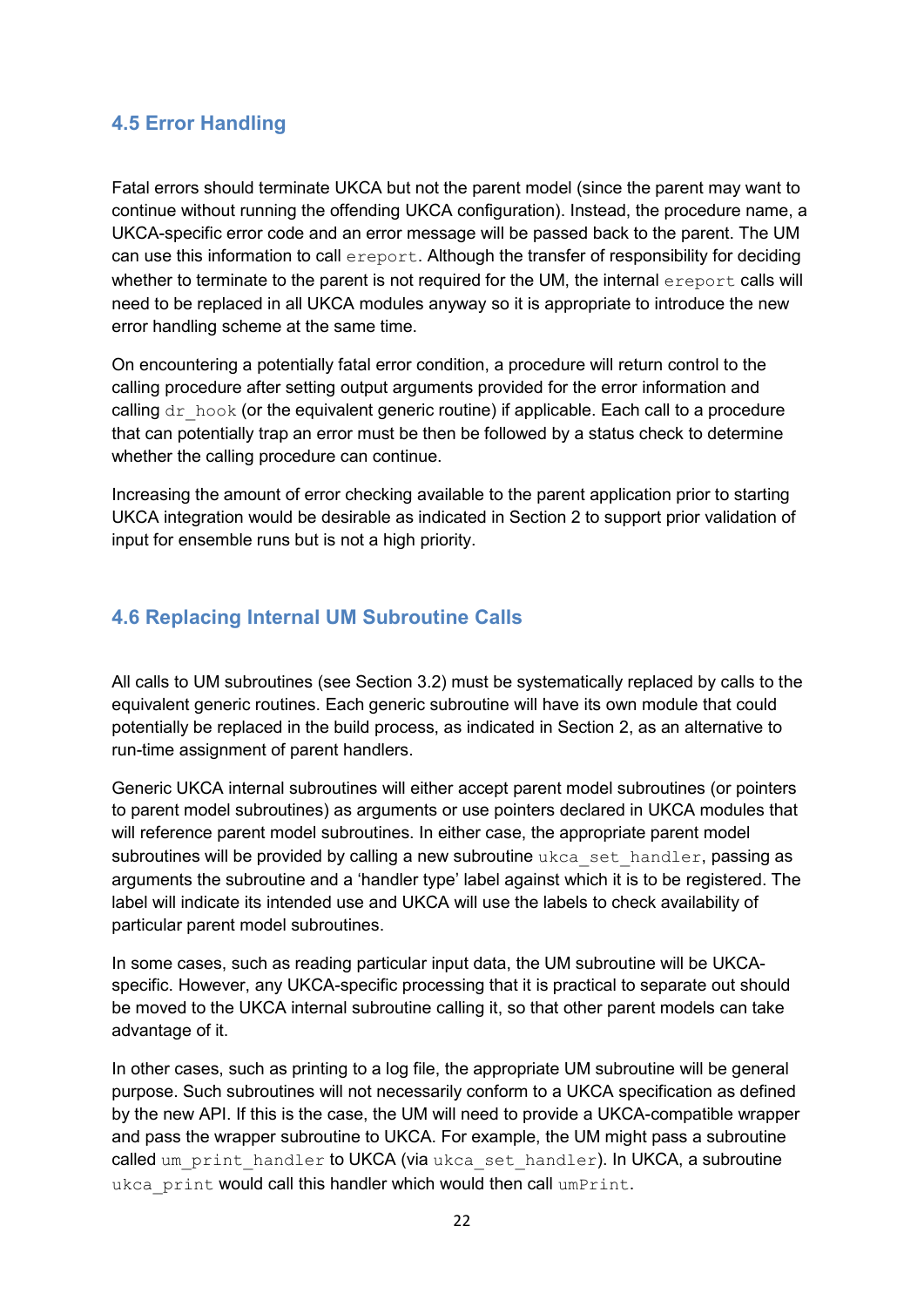A substitute for the UM ereport subroutine will only be required for non-fatal errors. This UKCA warning handler should be able to receive an optional parent model warning handler and call it if present or do nothing other than possibly reset the warning code if not. In the UM case, warnings would be printed by the UM warning handler via a call to ereport.

# <span id="page-23-0"></span>**4.7 Giving Parent Control of Workspace Persistence**

The workspace allocated internally should be reviewed and deallocation statements added if not already present. These and existing deallocation statements for such workspace will be put under the control of the parent via one or more switches. This is not required for the UM or for the initial standalone code but will be essential for LFRic where persistence of fields allocated for the model domain will not be possible.

# <span id="page-23-1"></span>**4.8 Handling Configuration Data**

At the end of the refactoring process, the only UKCA module used by the UM should be the UKCA API module and the final version of the API module should contain procedures and fixed parameters only. No UM modules should be used within UKCA.

The module ukca option mod containing the subroutine read nml run ukca and the namelist variables will remain part of the UM (and should be renamed accordingly). ukca setup will need to accept all namelist variables as optional input arguments and provide default values. These default values would probably be the same as or equivalent to the namelist defaults. However, this is not a strict requirement and they could be changed in future versions without reference to the UM.

The UM, in common with other parent applications, will require access to some configuration data other than that provided by the prognostic and diagnostic field name lists. In the UM, these could be obtained from the renamed ukca\_option\_mod module, however this would not be good practice. The configuration data held within UKCA define the actual configuration and these should be accessed instead. A review of the UM code (including GLOMAP\_CLIM), excluding that now in modules that have been formally identified as UKCA modules, will be needed to determine exactly what data are required. The data can then be provided by API subroutines of the form ukca\_get\_config\_\*. Each such subroutine should return a logical group of variables. In choosing these, consideration should be given to what variables might be generally useful to other parent applications.

# <span id="page-23-2"></span>**4.9 Test Harness for Testing Non-UM Functionality**

Testing outside the UM will be required to ensure that the new UKCA code is truly independent. A basic test harness will be needed for setting up some simple tests. These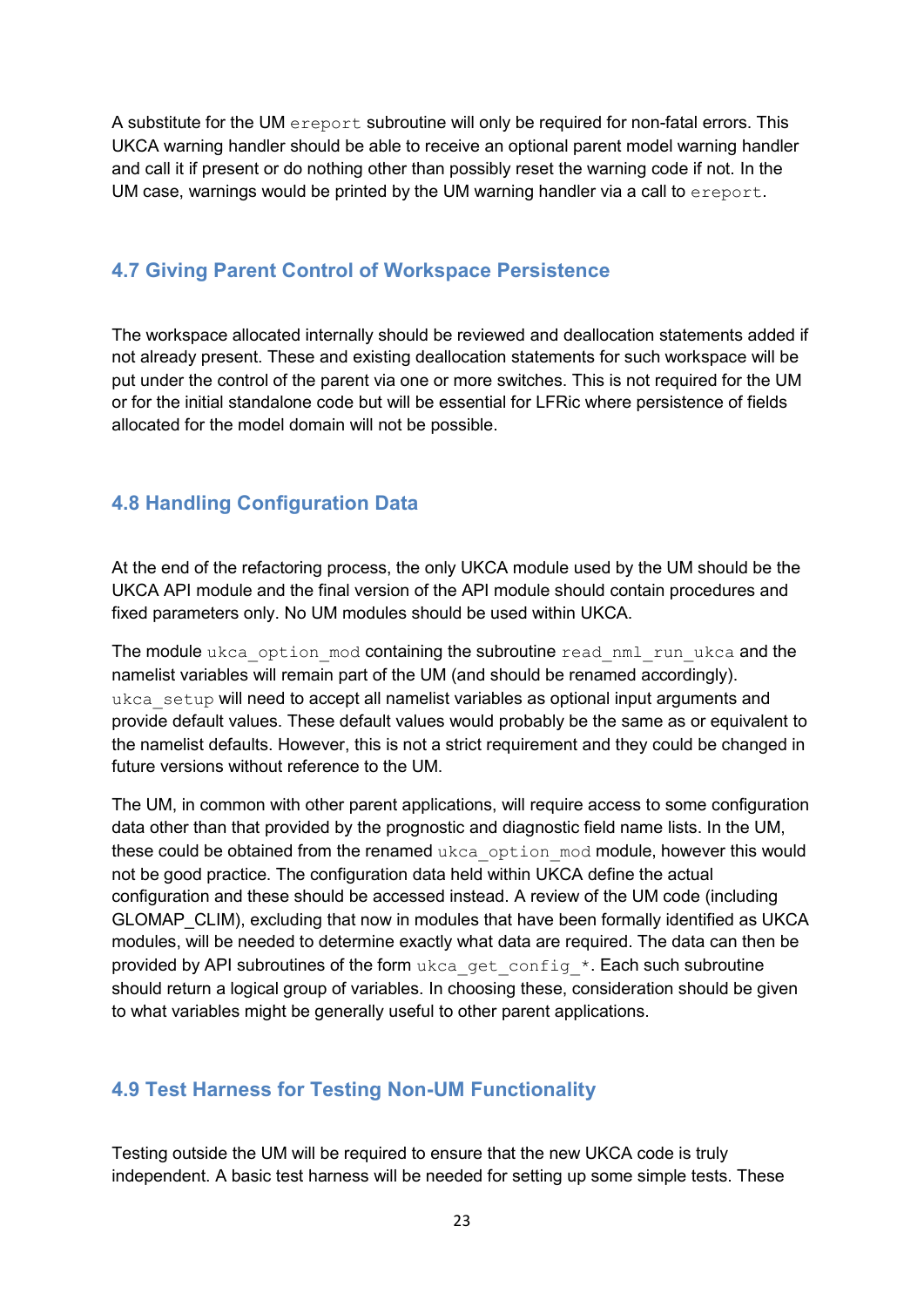should include tests that are not covered by the UM application, such as running with a fixed environment. It will be important to include standard tests with the test harness as 'UM' standard jobs in rose stem to ensure that the independence of the code is not compromised by subsequent changes, pending the transfer of UKCA to its own repository.

Once the UKCA reset functionality has been implemented, standard tests should also include tests where multiple UKCA runs are performed in a single execution of the main program, in particular to ensure that a repeat run with an identical configuration following a call to ukca\_reset produces the same results.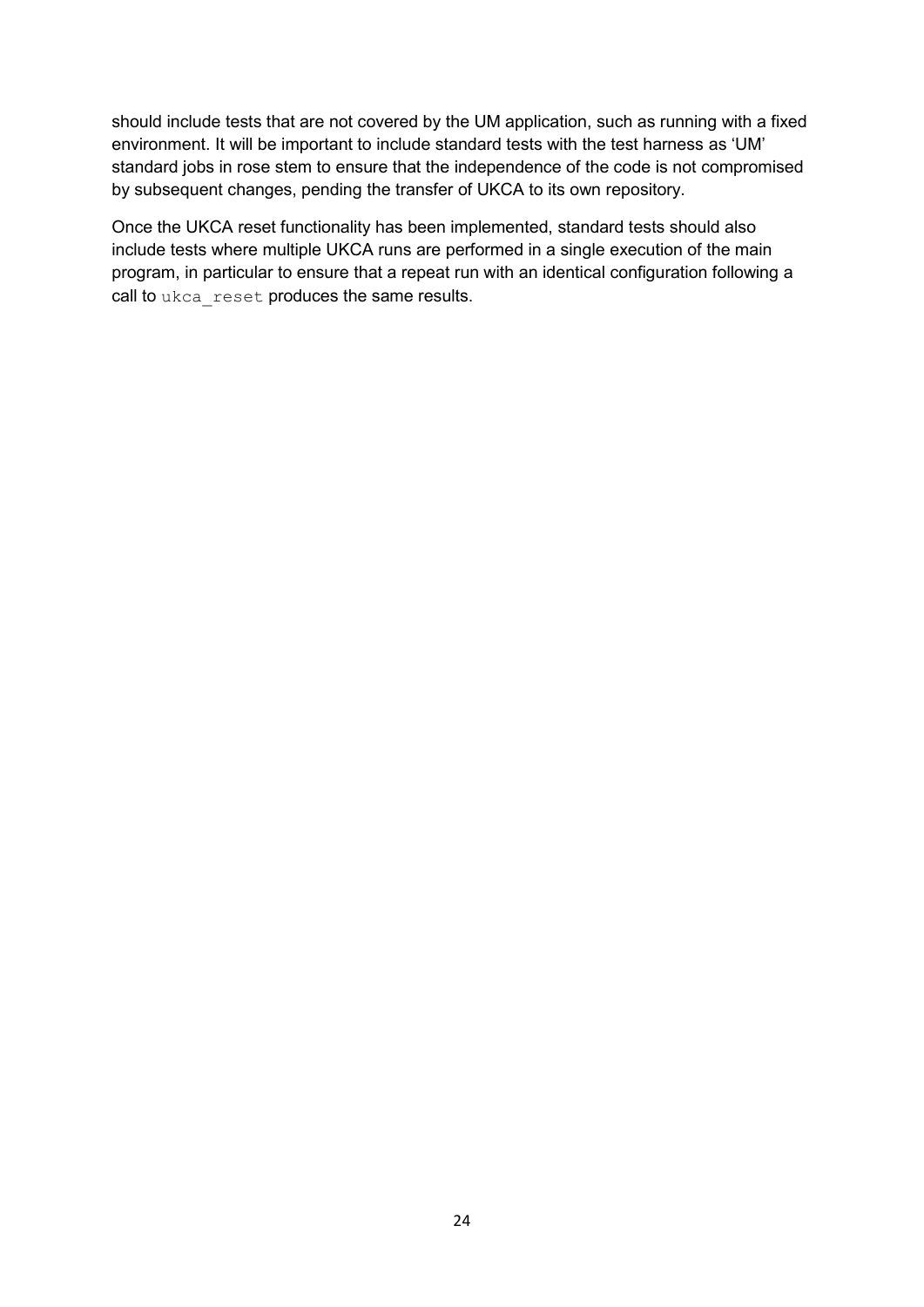# <span id="page-25-0"></span>**Appendix: Provisional UM Tickets for Initial Standalone Code**

A provisional list of UM tickets is given below for the priority changes that will create the initial standalone code. Suggested target UM release versions are given against each with the code submission review deadlines.

#### **Initial re-factoring of UM-UKCA interface (#4367 for vn11.4, 31-MAY-2019)**

Move D1 access and STASH handling out of UKCA and re-arrange initialisation code as indicated in Section 4.1. This includes separating UM-specific and UKCA code currently in ukca setd1defs and separating UM-specific and UKCA processing of non-transported prognostics. Ensure early availability of NTP requirements to prepare for the verification of NTP output requests using UKCA data for reference rather than STASH. Add ukca setup and ukca get ntp varlist.

#### **UKCA interface refactoring: environment fields (for vn11.4)**

Add ukca set environment and ukca get environment varlist. Use these to determine environment variables required and supply from D1.

### **UKCA interface refactoring: tracers (for vn11.4)**

Add ukca\_get\_tracer\_varlist and implement tracer handling as described in Section 4.2 so that the array of tracers passed to UKCA is independent of the UM. Exclude plume scavenging.

#### **UKCA interface refactoring: emissions and reference data (for vn11.5, 04-OCT-2019)**

Divide emissions processing between ukca\_set\_emissions\_from\_nc and ukca\_main1 as indicated in Section 4.4. Likewise, divide offline oxidants processing between ukca\_set\_oxidants\_from\_nc and ukca\_main1. Remove reference data retrieval from UKCA and pass data to UKCA via ukca set environment and ukca set gas mixratio. Exclude 2-D photolysis support.

### **UKCA interface refactoring: diagnostics (for vn11.5)**

Implement the diagnostic handling scheme described in Section 4.3 with a focus on its mechanics rather than on making all diagnostics available outside the UM. Only a small range of diagnostics will be included initially. Others will be disabled by pre-processor directives unless built with the UM. Validation of UM diagnostic requests will use the new method for diagnostics available outside the UM and the old method for all other fields requested. Future tickets can add diagnostics as and when needed. Add ukca\_set\_\*\_diagnostic\_requests, ukca\_update\_\*\_diagnostic\_requests and ukca get \* diagnostic varlist.

### **UKCA interface refactoring: configuration data and FAST-JX specs (for vn11.5)**

Modify  $ukca$  setup to set configuration data from namelist variables read by UM (see Section 4.8). Add ukca set fastjx specs from file,